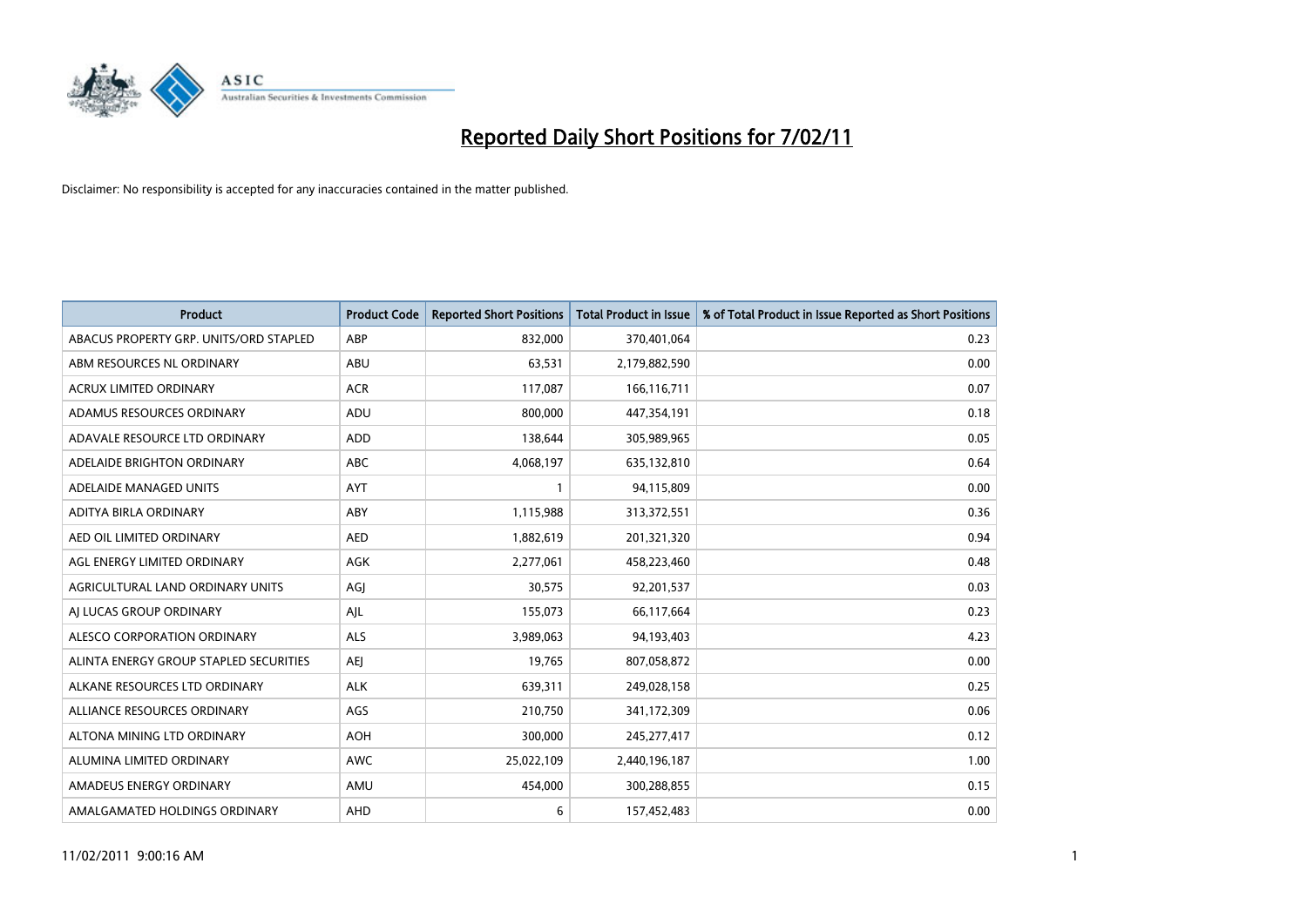

| <b>Product</b>                          | <b>Product Code</b> | <b>Reported Short Positions</b> | Total Product in Issue | % of Total Product in Issue Reported as Short Positions |
|-----------------------------------------|---------------------|---------------------------------|------------------------|---------------------------------------------------------|
| AMCOR LIMITED ORDINARY                  | <b>AMC</b>          | 5,204,080                       | 1,225,440,483          | 0.41                                                    |
| AMP CAPITAL CHINA ORDINARY UNITS        | AGF                 | 65,310                          | 337,034,455            | 0.02                                                    |
| AMP LIMITED ORDINARY                    | AMP                 | 19,604,677                      | 2,094,424,200          | 0.88                                                    |
| AMPELLA MINING ORDINARY                 | <b>AMX</b>          | 426.005                         | 201,225,108            | 0.21                                                    |
| ANATOLIA MIN DEV LTD CDI 1:1 DEF SET    | AQG                 | 10,811                          | 138,844,389            | 0.00                                                    |
| ANSELL LIMITED ORDINARY                 | <b>ANN</b>          | 4,469,287                       | 133,007,903            | 3.37                                                    |
| ANTARES ENERGY LTD ORDINARY             | <b>AZZ</b>          | 829,720                         | 299,333,110            | 0.27                                                    |
| ANZ BANKING GRP LTD ORDINARY            | ANZ                 | 9,489,225                       | 2,596,003,708          | 0.37                                                    |
| APA GROUP STAPLED SECURITIES            | <b>APA</b>          | 6,664,485                       | 551,689,118            | 1.21                                                    |
| APEX MINERALS NL ORDINARY               | <b>AXM</b>          | 885,146                         | 3,917,819,915          | 0.02                                                    |
| APN EUROPEAN RETAIL UNITS STAPLED SEC.  | <b>AEZ</b>          | 11,832                          | 544,910,660            | 0.00                                                    |
| APN NEWS & MEDIA ORDINARY               | <b>APN</b>          | 13,519,819                      | 606,084,019            | 2.27                                                    |
| APOLLO GAS LIMITED ORDINARY             | <b>AZO</b>          | 375,000                         | 90,400,136             | 0.41                                                    |
| AQUARIUS PLATINUM. ORDINARY             | <b>AOP</b>          | 2,205,412                       | 463,241,295            | 0.46                                                    |
| AQUILA RESOURCES ORDINARY               | <b>AQA</b>          | 2,833,777                       | 374,314,049            | 0.74                                                    |
| ARAFURA RESOURCE LTD ORDINARY           | <b>ARU</b>          | 2,886,781                       | 367,930,342            | 0.78                                                    |
| ARB CORPORATION ORDINARY                | <b>ARP</b>          | 41,261                          | 72,481,302             | 0.05                                                    |
| ARDENT LEISURE GROUP STAPLED SECURITIES | AAD                 | 2,210,106                       | 312,836,274            | 0.70                                                    |
| ARISTOCRAT LEISURE ORDINARY             | ALL                 | 28,616,628                      | 533,983,910            | 5.37                                                    |
| ASCIANO LIMITED ORDINARY                | <b>AIO</b>          | 45,551,373                      | 2,926,103,883          | 1.59                                                    |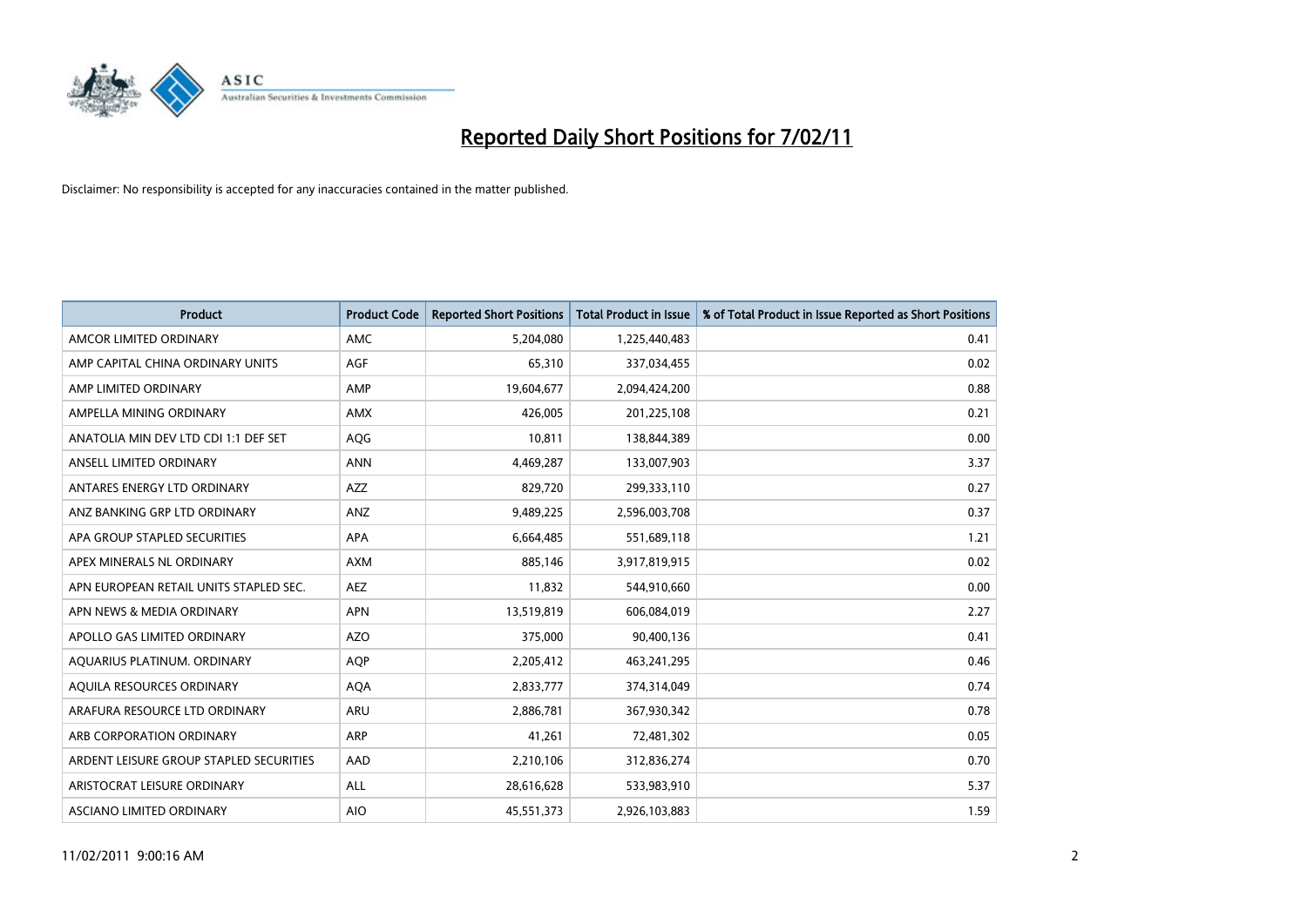

| <b>Product</b>                          | <b>Product Code</b> | <b>Reported Short Positions</b> | Total Product in Issue | % of Total Product in Issue Reported as Short Positions |
|-----------------------------------------|---------------------|---------------------------------|------------------------|---------------------------------------------------------|
| ASG GROUP LIMITED ORDINARY              | <b>ASZ</b>          | 6,170                           | 168,247,718            | 0.00                                                    |
| ASPEN GROUP ORD/UNITS STAPLED           | <b>APZ</b>          | 1,081,235                       | 588,269,075            | 0.16                                                    |
| ASTIVITA RENEWABLES ORDINARY            | <b>AIR</b>          | 150.000                         | 23,170,005             | 0.65                                                    |
| ASTON RES LTD ORDINARY                  | <b>AZT</b>          | 8,689                           | 204,527,604            | 0.00                                                    |
| ASTRO JAP PROP GROUP STAPLED SECURITIES | AJA                 | 18,888                          | 50,821,741             | 0.04                                                    |
| ASX LIMITED ORDINARY                    | <b>ASX</b>          | 896,891                         | 175,136,729            | 0.51                                                    |
| ATLANTIC LIMITED ORDINARY               | ATI                 | 721,053                         | 110,816,957            | 0.65                                                    |
| ATLAS IRON LIMITED ORDINARY             | <b>AGO</b>          | 28,025,858                      | 547,089,119            | 5.10                                                    |
| AUCKLAND INTERNATION ORDINARY           | AIA                 | 54                              | 1,317,999,066          | 0.00                                                    |
| <b>AURORA OIL &amp; GAS ORDINARY</b>    | <b>AUT</b>          | 537,132                         | 403,437,342            | 0.14                                                    |
| AUSDRILL LIMITED ORDINARY               | <b>ASL</b>          | 98,986                          | 262,933,906            | 0.04                                                    |
| AUSENCO LIMITED ORDINARY                | <b>AAX</b>          | 3,958,919                       | 122,427,576            | 3.23                                                    |
| <b>AUSTAL LIMITED ORDINARY</b>          | ASB                 | 189,512                         | 188,069,638            | 0.10                                                    |
| <b>AUSTAR UNITED ORDINARY</b>           | <b>AUN</b>          | 15,205,088                      | 1,271,357,418          | 1.19                                                    |
| AUSTBROKERS HOLDINGS ORDINARY           | <b>AUB</b>          | 2                               | 54,339,433             | 0.00                                                    |
| AUSTEREO GROUP LTD. ORDINARY            | <b>AEO</b>          | 55,895                          | 344,783,708            | 0.02                                                    |
| AUSTIN ENGINEERING ORDINARY             | ANG                 | 19,117                          | 71,614,403             | 0.02                                                    |
| <b>AUSTRALAND ASSETS ASSETS</b>         | AAZPB               | 1,168                           | 2,750,000              | 0.04                                                    |
| AUSTRALAND PROPERTY STAPLED SECURITY    | <b>ALZ</b>          | 1,369,541                       | 576,837,197            | 0.22                                                    |
| AUSTRALIAN AGRICULT. ORDINARY           | AAC                 | 4,605,990                       | 264,264,459            | 1.72                                                    |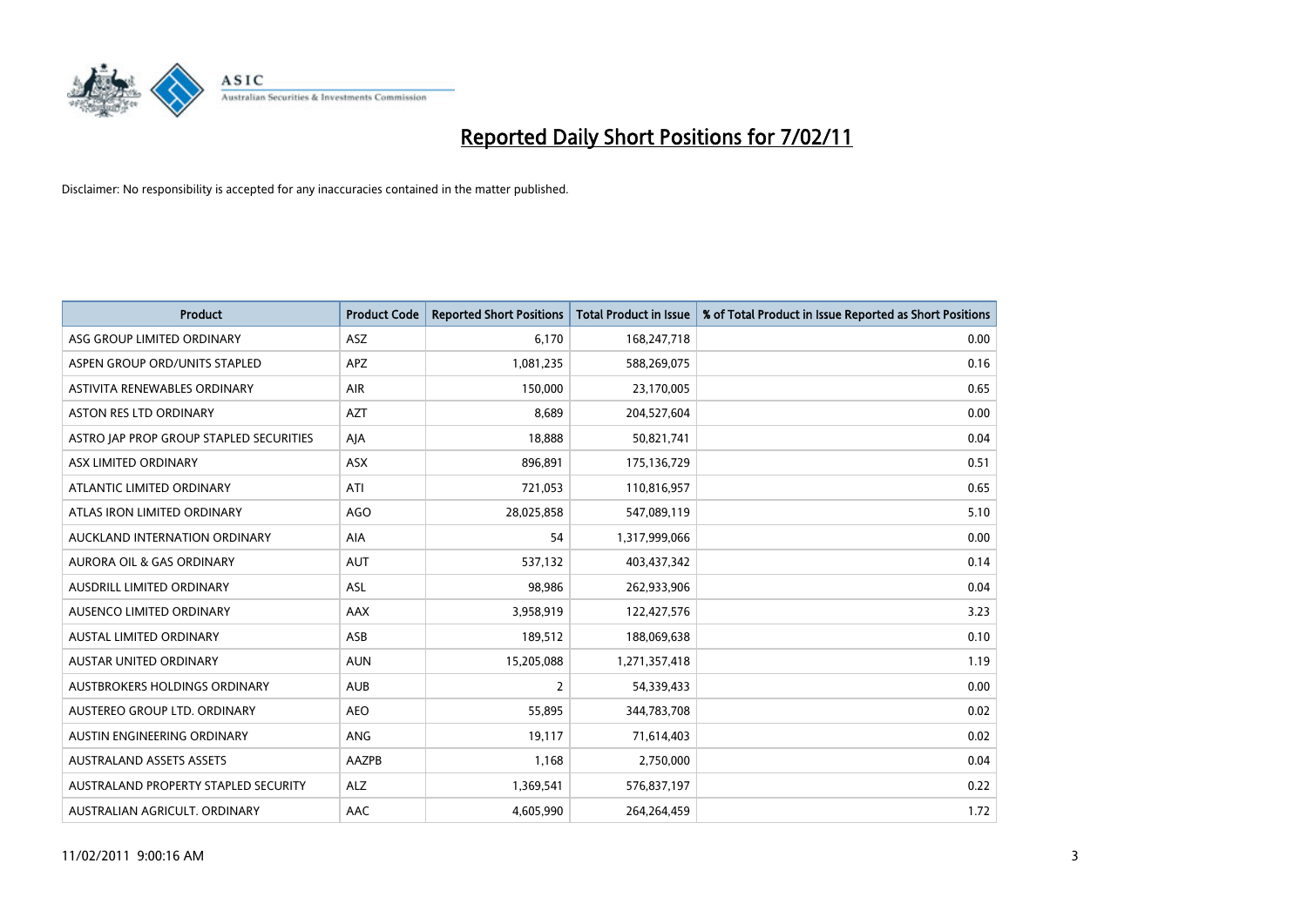

| <b>Product</b>                            | <b>Product Code</b> | <b>Reported Short Positions</b> | <b>Total Product in Issue</b> | % of Total Product in Issue Reported as Short Positions |
|-------------------------------------------|---------------------|---------------------------------|-------------------------------|---------------------------------------------------------|
| <b>AUSTRALIAN EDUCATION UNITS</b>         | <b>AEU</b>          | 625,000                         | 134,973,383                   | 0.46                                                    |
| AUSTRALIAN INFRASTR, UNITS/ORDINARY       | <b>AIX</b>          | 436.004                         | 620,733,944                   | 0.08                                                    |
| AUSTRALIAN MINES LTD ORDINARY             | <b>AUZ</b>          | 1,400,000                       | 349,083,108                   | 0.40                                                    |
| AUSTRALIAN PHARM. ORDINARY                | API                 | 1,174,263                       | 488,115,883                   | 0.23                                                    |
| AUTOMOTIVE HOLDINGS ORDINARY              | <b>AHE</b>          | 520.620                         | 226,387,577                   | 0.22                                                    |
| AVEXA LIMITED ORDINARY                    | <b>AVX</b>          | 243,657                         | 847,688,779                   | 0.03                                                    |
| AVOCA RESOURCES ORDINARY                  | <b>AVO</b>          | 351,679                         | 303,301,781                   | 0.12                                                    |
| AWE LIMITED ORDINARY                      | <b>AWE</b>          | 5,101,374                       | 521,871,941                   | 0.98                                                    |
| AXA ASIA PACIFIC ORDINARY                 | <b>AXA</b>          | 2,052,633                       | 2,067,095,545                 | 0.10                                                    |
| AXIOM MINING LIMITED CHESS DEPOSITARY INT | <b>AVO</b>          | 260,000                         | 938,018,375                   | 0.03                                                    |
| <b>BANDANNA ENERGY ORDINARY</b>           | <b>BND</b>          | 14,033                          | 426,265,482                   | 0.00                                                    |
| BANK OF QUEENSLAND. ORDINARY              | <b>BOO</b>          | 2,014,562                       | 222,072,957                   | 0.91                                                    |
| <b>BANNERMAN RESOURCES ORDINARY</b>       | <b>BMN</b>          | 61.000                          | 234,435,934                   | 0.03                                                    |
| <b>BASS STRAIT OIL CO ORDINARY</b>        | <b>BAS</b>          | 1,482                           | 291,030,250                   | 0.00                                                    |
| BATHURST RESOURCES ORDINARY               | <b>BTU</b>          | 3,130,727                       | 613,291,330                   | 0.51                                                    |
| <b>BAUXITE RESOURCE LTD ORDINARY</b>      | <b>BAU</b>          | 415,589                         | 234,379,896                   | 0.18                                                    |
| <b>BC IRON LIMITED ORDINARY</b>           | <b>BCI</b>          | 36,030                          | 92,561,000                    | 0.04                                                    |
| BEACH ENERGY LIMITED ORDINARY             | <b>BPT</b>          | 2,767,202                       | 1,099,021,290                 | 0.26                                                    |
| BEADELL RESOURCE LTD ORDINARY             | <b>BDR</b>          | 37,019                          | 622,097,828                   | 0.01                                                    |
| BENDIGO AND ADELAIDE ORDINARY             | <b>BEN</b>          | 6,077,175                       | 357,625,053                   | 1.68                                                    |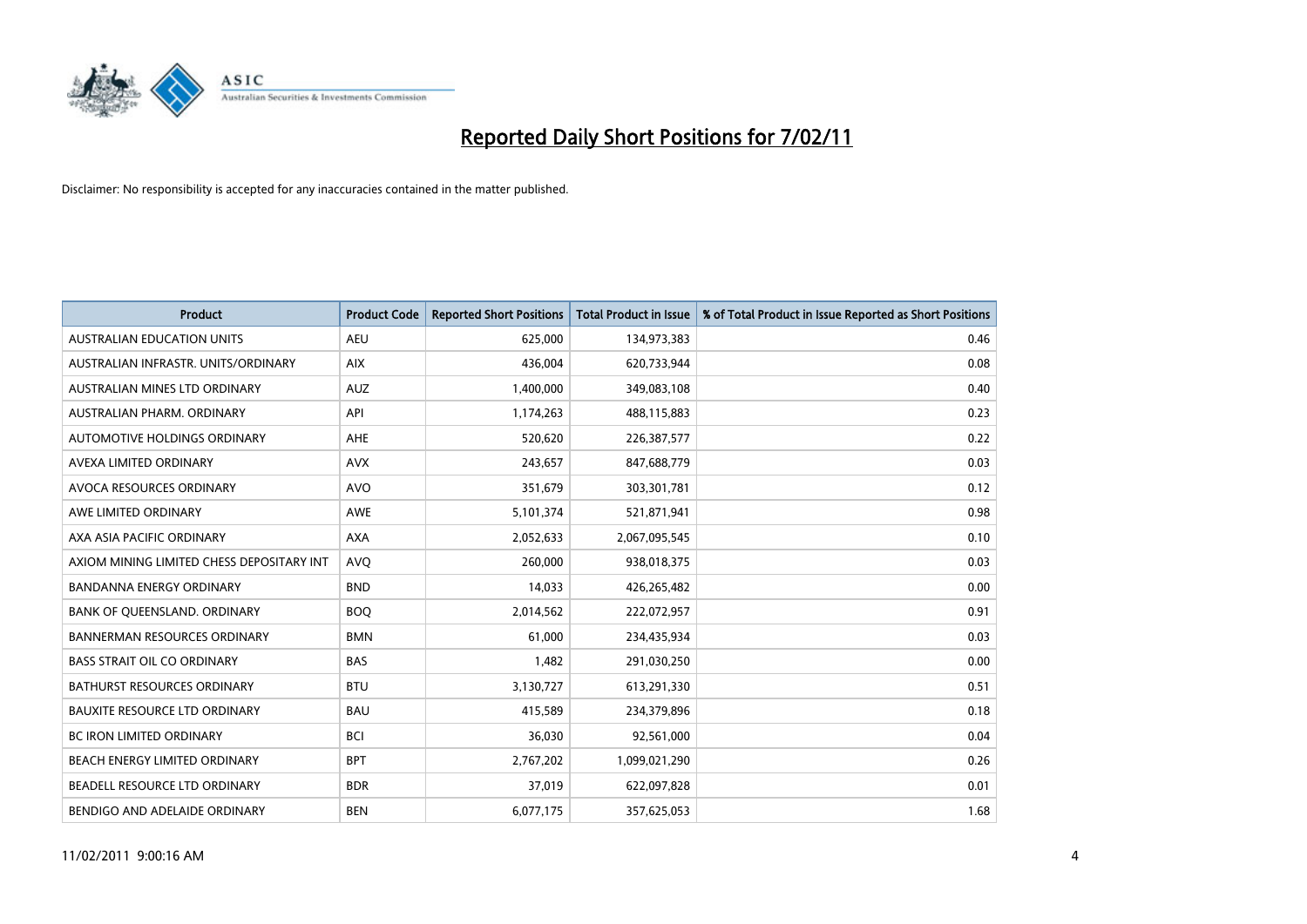

| Product                               | <b>Product Code</b> | <b>Reported Short Positions</b> | <b>Total Product in Issue</b> | % of Total Product in Issue Reported as Short Positions |
|---------------------------------------|---------------------|---------------------------------|-------------------------------|---------------------------------------------------------|
| BENDIGO AND ADELAIDE RESET PREFERENCE | <b>BENPB</b>        | 135,205                         | 900,000                       | 15.02                                                   |
| BERKELEY RESOURCES ORDINARY           | <b>BKY</b>          | 572,468                         | 158,935,898                   | 0.35                                                    |
| BETASHARES ASX RES ETF UNITS          | <b>ORE</b>          | 100,000                         | 4,519,432                     | 2.21                                                    |
| BHP BILLITON LIMITED ORDINARY         | <b>BHP</b>          | 24,451,808                      | 3,356,081,497                 | 0.70                                                    |
| <b>BILLABONG ORDINARY</b>             | <b>BBG</b>          | 10,843,704                      | 253,613,826                   | 4.25                                                    |
| <b>BIOTA HOLDINGS ORDINARY</b>        | <b>BTA</b>          | 2,376,161                       | 180,805,565                   | 1.33                                                    |
| <b>BISALLOY STEEL ORDINARY</b>        | <b>BIS</b>          | 84,480                          | 216,455,965                   | 0.04                                                    |
| BKI INVESTMENT LTD ORDINARY           | BKI                 | 508                             | 420,919,092                   | 0.00                                                    |
| <b>BLACKTHORN RESOURCES ORDINARY</b>  | <b>BTR</b>          | 35,848                          | 106,885,300                   | 0.03                                                    |
| <b>BLUESCOPE STEEL LTD ORDINARY</b>   | <b>BSL</b>          | 43,758,276                      | 1,842,207,385                 | 2.36                                                    |
| <b>BOART LONGYEAR ORDINARY</b>        | <b>BLY</b>          | 3,891,713                       | 461,163,412                   | 0.85                                                    |
| <b>BOOM LOGISTICS ORDINARY</b>        | <b>BOL</b>          | 360,538                         | 461,500,712                   | 0.07                                                    |
| BORAL LIMITED, ORDINARY               | <b>BLD</b>          | 26,693,009                      | 724,446,767                   | 3.65                                                    |
| BOTSWANA METALS LTD ORDINARY          | <b>BML</b>          | 7,000                           | 107,787,762                   | 0.01                                                    |
| <b>BOW ENERGY LIMITED ORDINARY</b>    | <b>BOW</b>          | 431,324                         | 348,972,041                   | 0.12                                                    |
| BRADKEN LIMITED ORDINARY              | <b>BKN</b>          | 805,276                         | 139,639,929                   | 0.60                                                    |
| <b>BRAMBLES LIMITED ORDINARY</b>      | <b>BXB</b>          | 9,633,930                       | 1,450,669,836                 | 0.64                                                    |
| BREVILLE GROUP LTD ORDINARY           | <b>BRG</b>          | 2,740                           | 129,615,322                   | 0.00                                                    |
| <b>BRICKWORKS LIMITED ORDINARY</b>    | <b>BKW</b>          | 114,978                         | 147,567,333                   | 0.08                                                    |
| <b>BROCKMAN RESOURCES ORDINARY</b>    | <b>BRM</b>          | 179,581                         | 144,803,151                   | 0.13                                                    |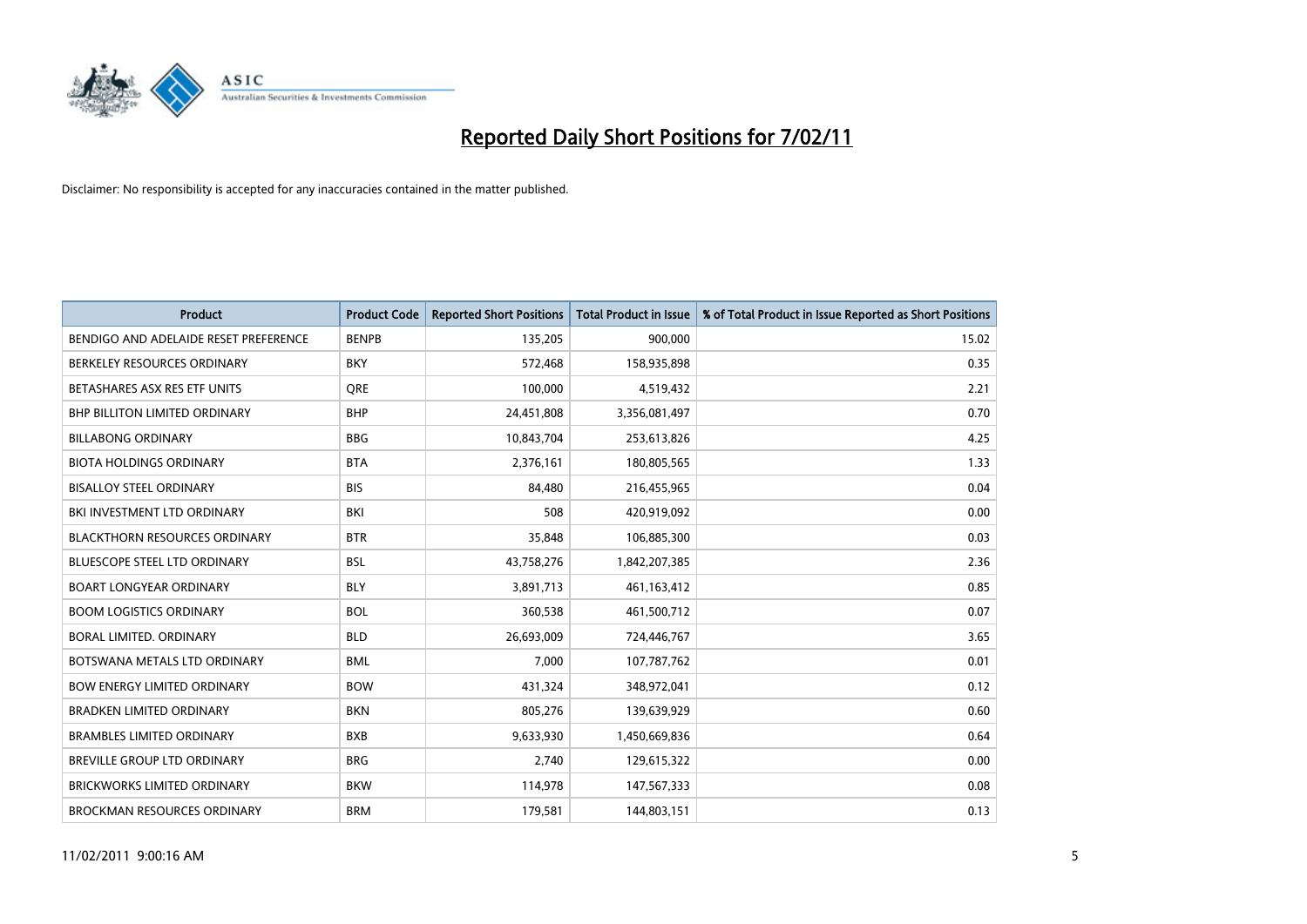

| Product                                  | <b>Product Code</b> | <b>Reported Short Positions</b> | <b>Total Product in Issue</b> | % of Total Product in Issue Reported as Short Positions |
|------------------------------------------|---------------------|---------------------------------|-------------------------------|---------------------------------------------------------|
| BT INVESTMENT MNGMNT ORDINARY            | <b>BTT</b>          | 554,785                         | 160,000,000                   | 0.35                                                    |
| <b>BUNNINGS WAREHOUSE ORDINARY UNITS</b> | <b>BWP</b>          | 1,174,975                       | 427,042,646                   | 0.27                                                    |
| <b>BURU ENERGY ORDINARY</b>              | <b>BRU</b>          | 155,589                         | 182,780,549                   | 0.09                                                    |
| CABCHARGE AUSTRALIA ORDINARY             | CAB                 | 939,751                         | 120,437,014                   | 0.78                                                    |
| CALTEX AUSTRALIA ORDINARY                | <b>CTX</b>          | 5,278,052                       | 270,000,000                   | 1.93                                                    |
| <b>CAMPBELL BROTHERS ORDINARY</b>        | CPB                 | 58,464                          | 67,503,411                    | 0.08                                                    |
| CAPE LAMBERT RES LTD ORDINARY            | <b>CFE</b>          | 1,583,658                       | 578,112,273                   | 0.27                                                    |
| CAPRAL LIMITED ORDINARY                  | CAA                 | 131,161                         | 387,898,255                   | 0.03                                                    |
| <b>CARBON ENERGY ORDINARY</b>            | <b>CNX</b>          | 1,385,334                       | 670,872,650                   | 0.20                                                    |
| <b>CARDNO LIMITED ORDINARY</b>           | CDD                 | 13,965                          | 106,250,491                   | 0.01                                                    |
| CARNARVON PETROLEUM ORDINARY             | <b>CVN</b>          | 2,543,169                       | 687,820,634                   | 0.38                                                    |
| <b>CARNEGIE WAVE ENERGY ORDINARY</b>     | <b>CWE</b>          | 83,000                          | 859,087,627                   | 0.01                                                    |
| <b>CARPATHIAN RESOURCES ORDINARY</b>     | <b>CPN</b>          | 75,000                          | 265,533,501                   | 0.03                                                    |
| CARPENTARIA EXP. LTD ORDINARY            | CAP                 | 9.777                           | 94,341,301                    | 0.01                                                    |
| <b>CARRICK GOLD LIMITED ORDINARY</b>     | <b>CRK</b>          | 25,680                          | 139,000,000                   | 0.02                                                    |
| CARSALES.COM LTD ORDINARY                | <b>CRZ</b>          | 3,730,880                       | 234,073,300                   | 1.58                                                    |
| CASH CONVERTERS ORD/DIV ACCESS           | CCV                 | 208,789                         | 379,761,025                   | 0.04                                                    |
| <b>CASPIAN OIL &amp; GAS ORDINARY</b>    | <b>CIG</b>          | 50,000                          | 1,331,500,513                 | 0.00                                                    |
| CATALPA RESOURCES ORDINARY               | CAH                 | 127,189                         | 162,832,907                   | 0.08                                                    |
| <b>CEC GROUP LIMITED ORDINARY</b>        | <b>CEG</b>          | 1,750                           | 79,662,662                    | 0.00                                                    |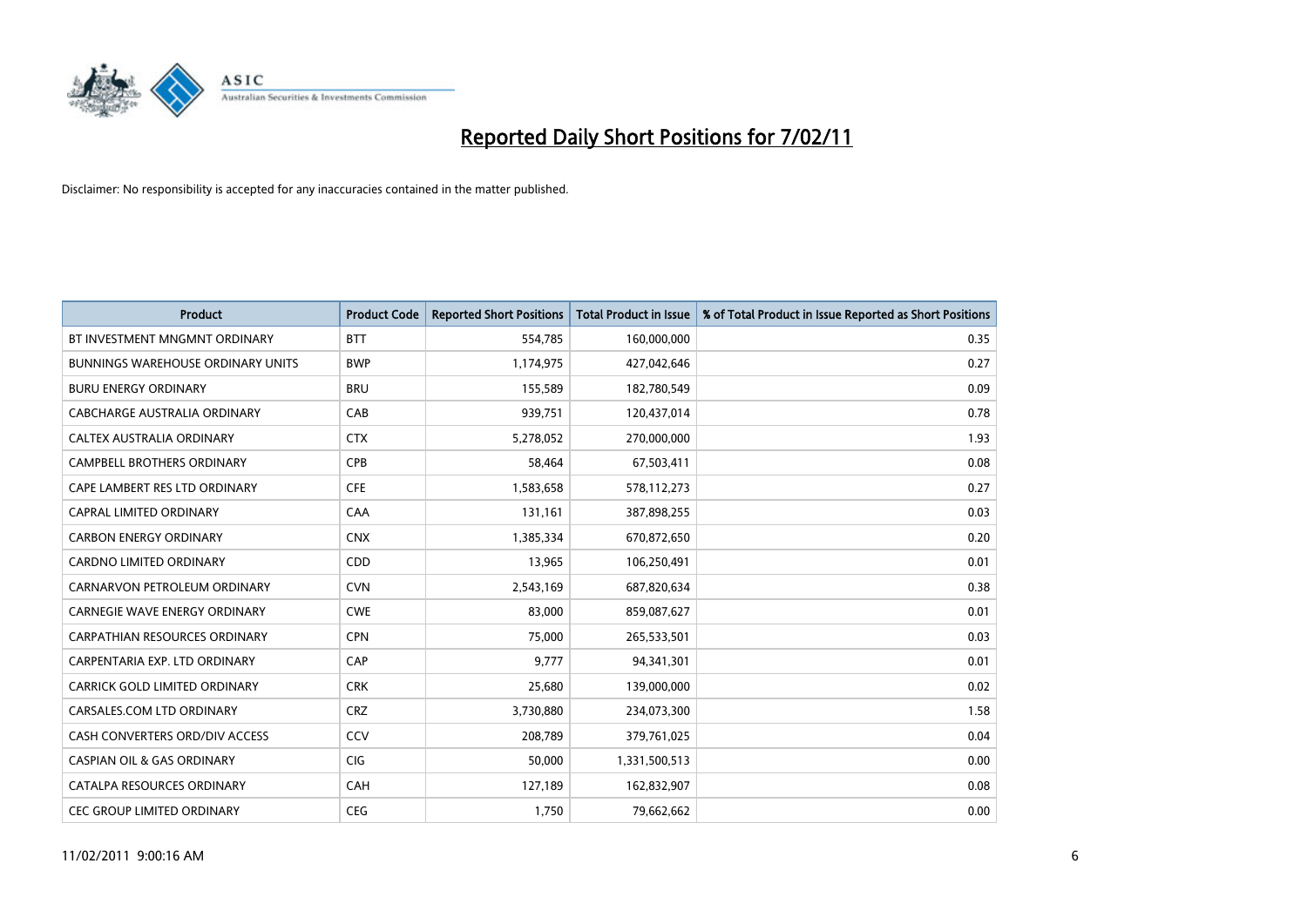

| <b>Product</b>                           | <b>Product Code</b> | <b>Reported Short Positions</b> | Total Product in Issue | % of Total Product in Issue Reported as Short Positions |
|------------------------------------------|---------------------|---------------------------------|------------------------|---------------------------------------------------------|
| <b>CELLNET GROUP ORDINARY</b>            | <b>CLT</b>          | 1,342                           | 69,875,723             | 0.00                                                    |
| CENTRAL PETROLEUM ORDINARY               | <b>CTP</b>          | 163,513                         | 982,298,842            | 0.02                                                    |
| CENTREBET INTERNAT, ORDINARY             | <b>CIL</b>          | 11,582                          | 87,764,414             | 0.01                                                    |
| CENTRO PROPERTIES UNITS/ORD STAPLED      | <b>CNP</b>          | 331,574                         | 972,414,514            | 0.03                                                    |
| CENTRO RETAIL GROUP STAPLED SECURITIES   | <b>CER</b>          | 1,010,521                       | 2,286,399,424          | 0.05                                                    |
| <b>CERAMIC FUEL CELLS ORDINARY</b>       | <b>CFU</b>          | 1,146,833                       | 1,201,353,566          | 0.09                                                    |
| <b>CFS RETAIL PROPERTY UNITS</b>         | <b>CFX</b>          | 42,102,229                      | 2,825,628,530          | 1.48                                                    |
| <b>CHALICE GOLD MINES ORDINARY</b>       | <b>CHN</b>          | 5,190                           | 211,455,886            | 0.00                                                    |
| CHALLENGER DIV.PRO. STAPLED UNITS        | <b>CDI</b>          | 106,077                         | 913,426,007            | 0.01                                                    |
| <b>CHALLENGER INFRAST, STAPLED UNITS</b> | <b>CIF</b>          | 315,881                         | 316,223,785            | 0.10                                                    |
| <b>CHALLENGER LIMITED ORDINARY</b>       | <b>CGF</b>          | 5,379,885                       | 501,959,841            | 1.06                                                    |
| CHANDLER MACLEOD LTD ORDINARY            | <b>CMG</b>          | 11,970                          | 422,031,685            | 0.00                                                    |
| CHARTER HALL GROUP STAPLED US PROHIBIT.  | <b>CHC</b>          | 557,916                         | 306,341,814            | 0.18                                                    |
| <b>CHARTER HALL OFFICE UNIT</b>          | COO                 | 1,776,806                       | 493,319,730            | 0.35                                                    |
| <b>CHARTER HALL RETAIL UNITS</b>         | <b>COR</b>          | 545,461                         | 305,810,723            | 0.17                                                    |
| CHEMGENEX PHARMACEUT ORDINARY            | <b>CXS</b>          | 89,061                          | 283,348,870            | 0.03                                                    |
| CITIGOLD CORP LTD ORDINARY               | <b>CTO</b>          | 2,114,790                       | 1,040,278,301          | 0.21                                                    |
| CLINUVEL PHARMACEUT. ORDINARY            | <b>CUV</b>          | 4,127                           | 30,379,956             | 0.01                                                    |
| <b>CLOUGH LIMITED ORDINARY</b>           | <b>CLO</b>          | 826,735                         | 770,916,269            | 0.10                                                    |
| <b>COAL &amp; ALLIED ORDINARY</b>        | <b>CNA</b>          | 1.287                           | 86,584,735             | 0.00                                                    |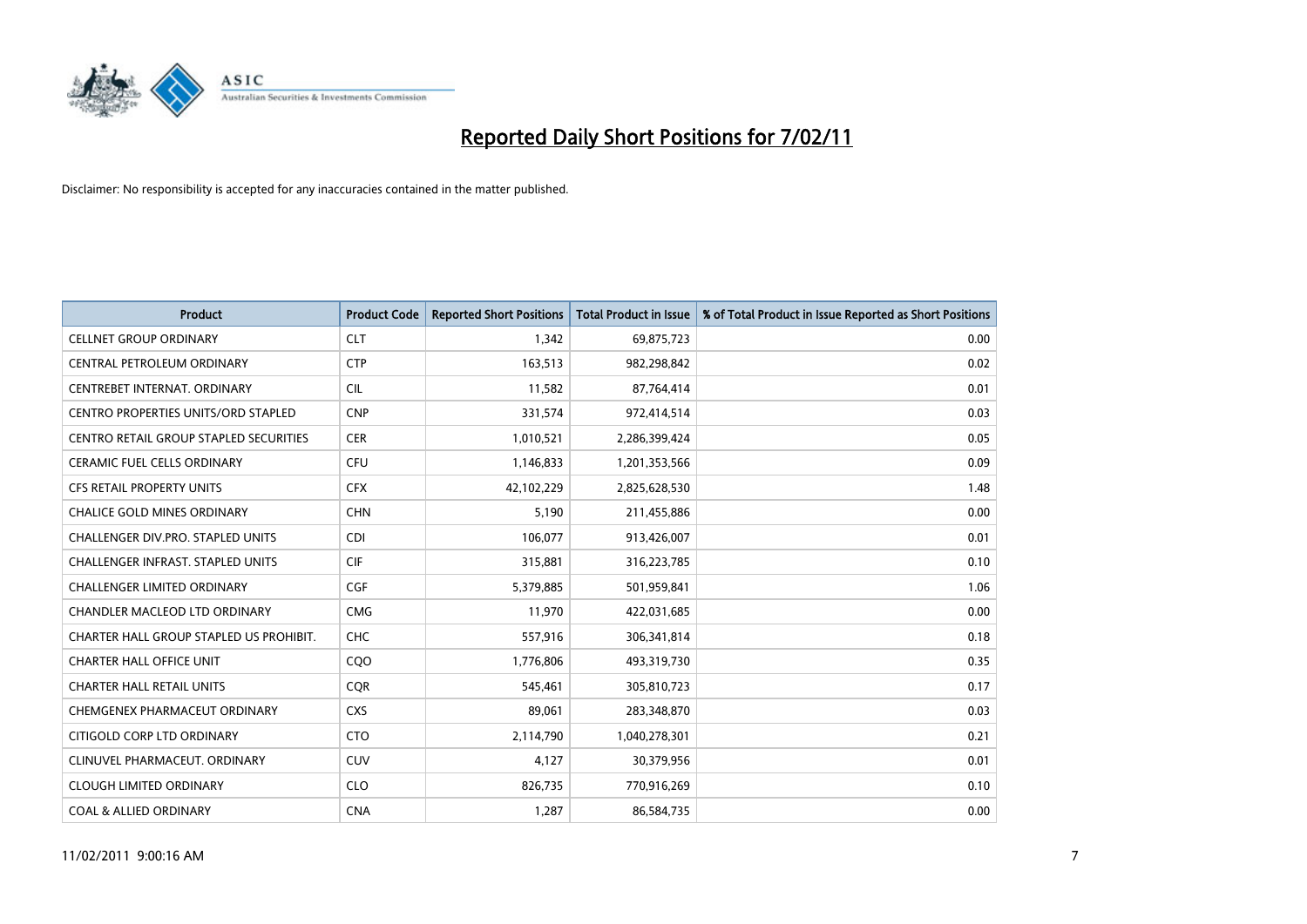

| <b>Product</b>                                  | <b>Product Code</b> | <b>Reported Short Positions</b> | Total Product in Issue | % of Total Product in Issue Reported as Short Positions |
|-------------------------------------------------|---------------------|---------------------------------|------------------------|---------------------------------------------------------|
| COAL OF AFRICA LTD ORDINARY                     | <b>CZA</b>          | 1,363,536                       | 530,514,663            | 0.24                                                    |
| <b>COALSPUR MINES LTD ORDINARY</b>              | <b>CPL</b>          | 1,236,827                       | 487,760,453            | 0.24                                                    |
| COCA-COLA AMATIL ORDINARY                       | <b>CCL</b>          | 4,506,989                       | 756,003,067            | 0.58                                                    |
| COCHLEAR LIMITED ORDINARY                       | <b>COH</b>          | 853,560                         | 56,669,257             | 1.50                                                    |
| <b>COCKATOO COAL ORDINARY</b>                   | COK                 | 1,612,792                       | 1,016,096,908          | 0.16                                                    |
| COFFEY INTERNATIONAL ORDINARY                   | <b>COF</b>          | 59,000                          | 132,577,523            | 0.04                                                    |
| COMMONWEALTH BANK, ORDINARY                     | <b>CBA</b>          | 14, 173, 771                    | 1,548,907,074          | 0.88                                                    |
| <b>COMMONWEALTH PROP ORDINARY UNITS</b>         | <b>CPA</b>          | 18,545,600                      | 2,449,599,711          | 0.76                                                    |
| <b>COMPASS RESOURCES ORDINARY</b>               | <b>CMR</b>          | 160,952                         | 147,402,920            | 0.11                                                    |
| <b>COMPUTERSHARE LTD ORDINARY</b>               | <b>CPU</b>          | 2,799,157                       | 555,664,059            | 0.50                                                    |
| <b>CONNECTEAST GROUP STAPLED</b>                | <b>CEU</b>          | 46,664,913                      | 3,940,145,951          | 1.19                                                    |
| CONSOLIDATED MEDIA, ORDINARY                    | <b>CMJ</b>          | 790,310                         | 561,834,996            | 0.13                                                    |
| CONTANGO MICROCAP ORDINARY                      | <b>CTN</b>          | 7,500                           | 145,708,783            | 0.01                                                    |
| CONTINENTAL COAL LTD ORDINARY                   | <b>CCC</b>          | 1,481,119                       | 1,980,616,757          | 0.07                                                    |
| <b>COOPER ENERGY LTD ORDINARY</b>               | <b>COE</b>          | 815,881                         | 292,576,001            | 0.28                                                    |
| <b>COPPER STRIKE LTD ORDINARY</b>               | <b>CSE</b>          | 714                             | 129,455,571            | 0.00                                                    |
| <b>CORDLIFE LIMITED ORDINARY</b>                | CBB                 |                                 | 145,360,920            | 0.00                                                    |
| COUNT FINANCIAL ORDINARY                        | COU                 | 691,875                         | 262,212,976            | 0.27                                                    |
| <b>CRANE GROUP LIMITED ORDINARY</b>             | <b>CRG</b>          | 1,857,672                       | 79,110,667             | 2.33                                                    |
| <b>CREDIT SUISSE PL100 ORD/UNITS FULLY PAID</b> | <b>CSW</b>          | 2.640.000                       | 30,744,995             | 8.59                                                    |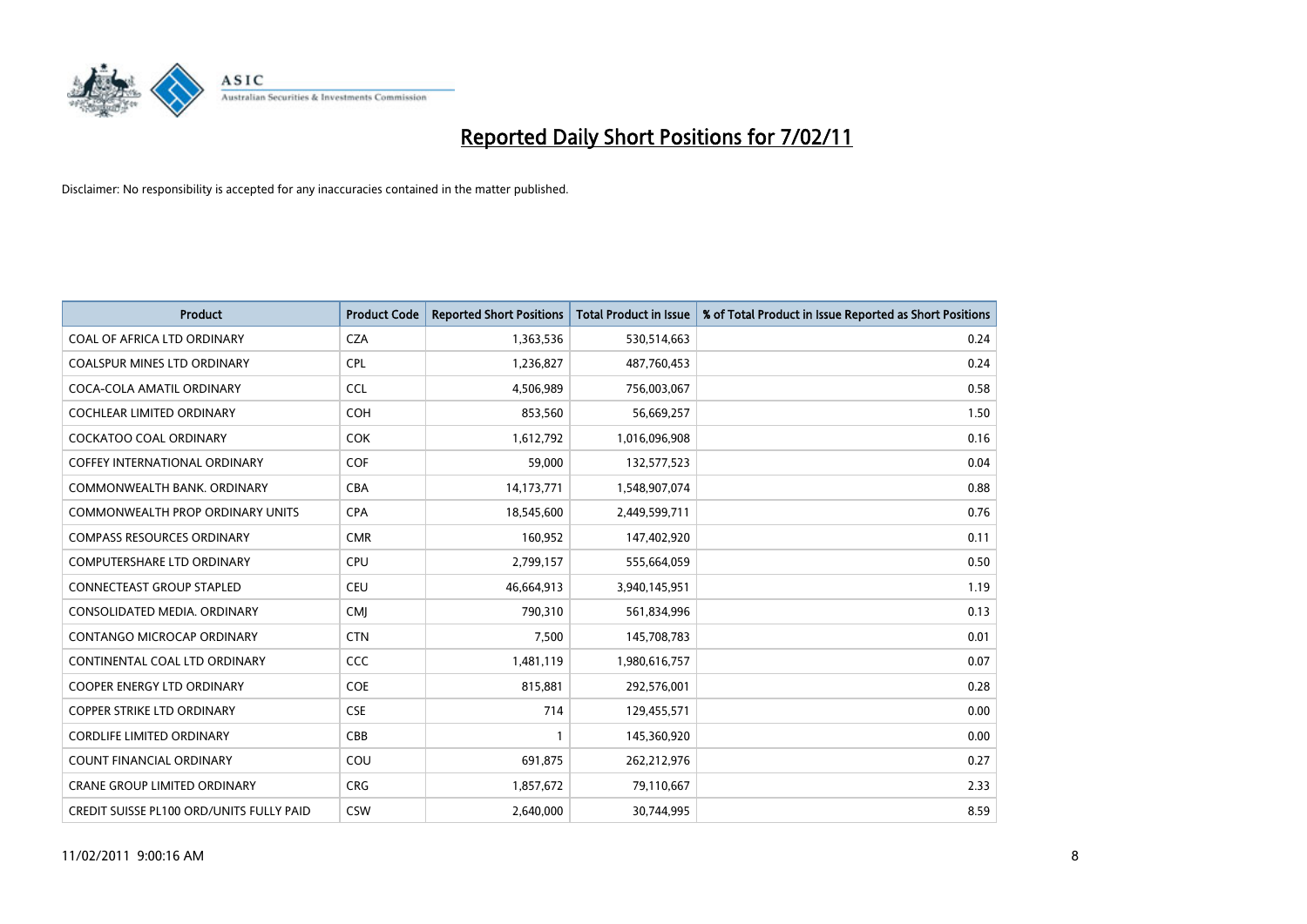

| <b>Product</b>                          | <b>Product Code</b> | <b>Reported Short Positions</b> | Total Product in Issue | % of Total Product in Issue Reported as Short Positions |
|-----------------------------------------|---------------------|---------------------------------|------------------------|---------------------------------------------------------|
| <b>CRESCENT GOLD ORDINARY</b>           | <b>CRE</b>          | 299,112                         | 1,063,487,177          | 0.03                                                    |
| <b>CROMWELL PROP STAPLED SECURITIES</b> | <b>CMW</b>          | 129,950                         | 910,985,951            | 0.01                                                    |
| <b>CROWN LIMITED ORDINARY</b>           | <b>CWN</b>          | 3,161,270                       | 754,131,800            | 0.40                                                    |
| <b>CSG LIMITED ORDINARY</b>             | CSV                 | 616,778                         | 244,933,695            | 0.25                                                    |
| <b>CSL LIMITED ORDINARY</b>             | <b>CSL</b>          | 10,106,826                      | 544,690,565            | 1.82                                                    |
| <b>CSR LIMITED ORDINARY</b>             | <b>CSR</b>          | 5,726,438                       | 1,517,909,514          | 0.38                                                    |
| <b>CUDECO LIMITED ORDINARY</b>          | CDU                 | 714,549                         | 145,512,643            | 0.51                                                    |
| <b>CUSTOMERS LIMITED ORDINARY</b>       | <b>CUS</b>          | 109,381                         | 134,869,357            | 0.08                                                    |
| DART ENERGY LTD ORDINARY                | <b>DTE</b>          | 327,191                         | 548,188,184            | 0.06                                                    |
| DAVID JONES LIMITED ORDINARY            | <b>DJS</b>          | 23,313,255                      | 514,034,694            | 4.52                                                    |
| <b>DECMIL GROUP LIMITED ORDINARY</b>    | <b>DCG</b>          | 17,397                          | 124,204,568            | 0.01                                                    |
| DEEP YELLOW LIMITED ORDINARY            | <b>DYL</b>          | 15,876                          | 1,126,784,458          | 0.00                                                    |
| DEVINE LIMITED ORDINARY                 | <b>DVN</b>          | 1,000                           | 634,918,223            | 0.00                                                    |
| DEXUS PROPERTY GROUP STAPLED UNITS      | <b>DXS</b>          | 5,404,489                       | 4,839,024,176          | 0.12                                                    |
| DISCOVERY METALS LTD ORDINARY           | <b>DML</b>          | 259,165                         | 436,628,231            | 0.07                                                    |
| DOMINION MINING ORDINARY                | <b>DOM</b>          | 58,021                          | 103,520,259            | 0.05                                                    |
| DOMINO PIZZA ENTERPR ORDINARY           | <b>DMP</b>          | 3                               | 68,407,674             | 0.00                                                    |
| DOWNER EDI LIMITED ORDINARY             | <b>DOW</b>          | 6,469,574                       | 343,178,483            | 1.92                                                    |
| DRILLSEARCH ENERGY ORDINARY             | <b>DLS</b>          | 17,591                          | 206,808,417            | 0.01                                                    |
| DUET GROUP STAPLED US PROHIBIT.         | <b>DUE</b>          | 1,772,329                       | 887,304,690            | 0.20                                                    |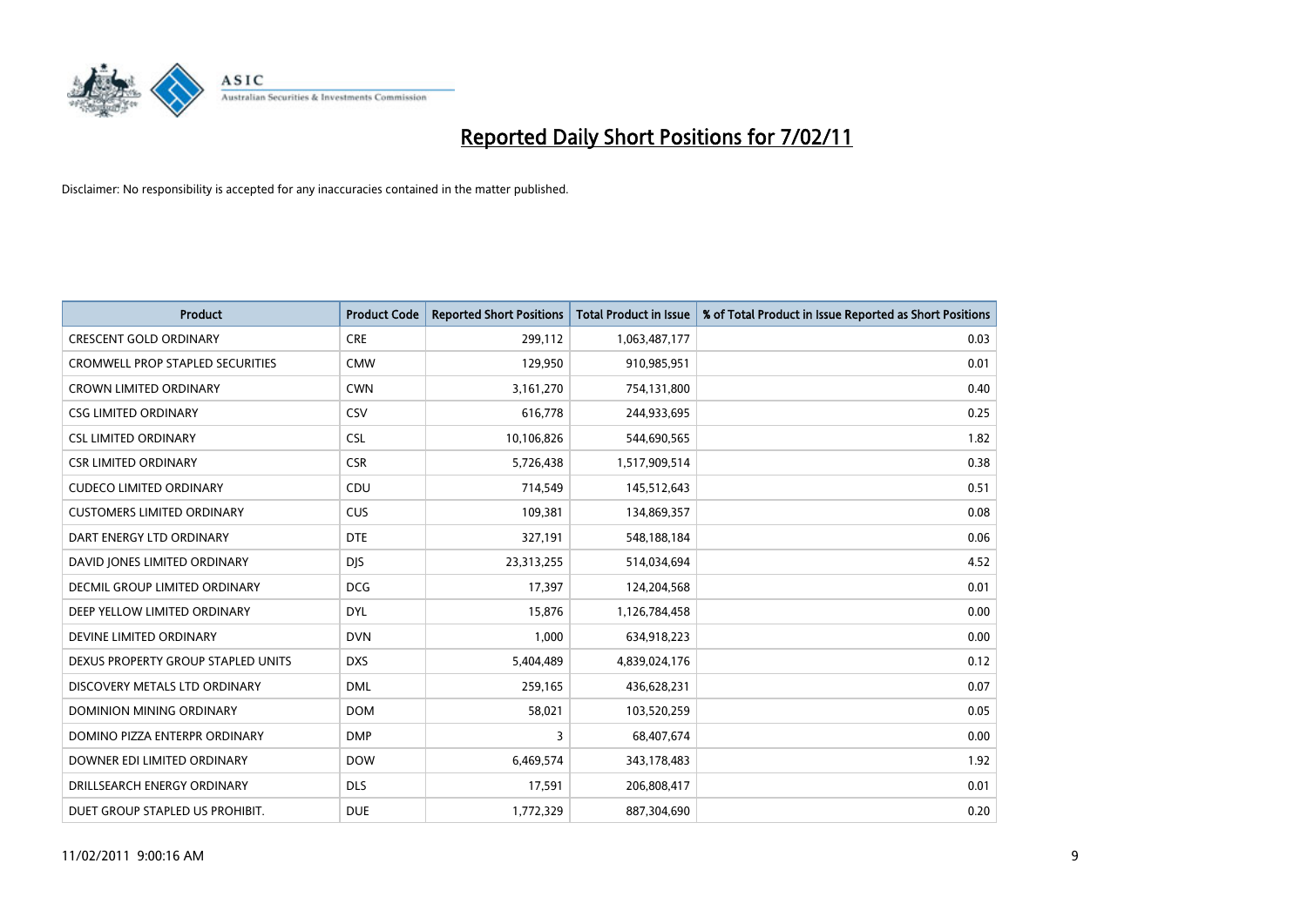

| <b>Product</b>                            | <b>Product Code</b> | <b>Reported Short Positions</b> | Total Product in Issue | % of Total Product in Issue Reported as Short Positions |
|-------------------------------------------|---------------------|---------------------------------|------------------------|---------------------------------------------------------|
| DULUXGROUP LIMITED ORDINARY               | <b>DLX</b>          | 2,244,215                       | 367,456,259            | 0.61                                                    |
| DWS ADVANCED ORDINARY                     | <b>DWS</b>          | 49.882                          | 132,362,763            | 0.04                                                    |
| DYESOL LIMITED ORDINARY                   | <b>DYE</b>          | 25,279                          | 143,402,007            | 0.02                                                    |
| EASTERN STAR GAS ORDINARY                 | ESG                 | 5,733,170                       | 991,567,041            | 0.56                                                    |
| EDT RETAIL TRUST UNITS                    | <b>EDT</b>          | 99.457                          | 4,700,290,868          | 0.00                                                    |
| <b>ELDERS LIMITED ORDINARY</b>            | <b>ELD</b>          | 16,856,060                      | 448,598,480            | 3.74                                                    |
| ELDORADO GOLD CORP CDI 1:1                | EAU                 | 86.080                          | 19,905,333             | 0.44                                                    |
| ELEMENTAL MINERALS ORDINARY               | <b>ELM</b>          | 16,000                          | 152,345,899            | 0.01                                                    |
| ELEMENTOS LIMITED ORDINARY                | <b>ELT</b>          | 8                               | 56,885,454             | 0.00                                                    |
| ELIXIR PETROLEUM LTD ORDINARY             | <b>EXR</b>          | 324,400                         | 188,988,472            | 0.17                                                    |
| <b>EMECO HOLDINGS ORDINARY</b>            | <b>EHL</b>          | 693,304                         | 631,237,586            | 0.11                                                    |
| <b>ENERGY DEVELOPMENTS ORDINARY</b>       | <b>ENE</b>          | 788                             | 156,622,631            | 0.00                                                    |
| <b>ENERGY RESOURCES ORDINARY 'A'</b>      | <b>ERA</b>          | 1,861,446                       | 190,737,934            | 0.95                                                    |
| <b>ENERGY WORLD CORPOR, ORDINARY</b>      | <b>EWC</b>          | 16,744,517                      | 1,561,166,672          | 1.08                                                    |
| <b>ENTEK ENERGY LTD ORDINARY</b>          | ETE                 | 489,903                         | 287,692,535            | 0.17                                                    |
| <b>ENTELLECT SOLUTIONS ORDINARY</b>       | <b>ESN</b>          | 464,050                         | 1,740,334,200          | 0.03                                                    |
| <b>ENVESTRA LIMITED ORDINARY</b>          | <b>ENV</b>          | 1,923,261                       | 1,430,398,609          | 0.13                                                    |
| EQUATORIAL RES LTD ORDINARY               | EQX                 | 17,913                          | 89,267,922             | 0.02                                                    |
| EOUINOX MINERALS LTD CHESS DEPOSITARY INT | EON                 | 2,117,117                       | 877,042,919            | 0.25                                                    |
| EVEREST FINANCIAL ORDINARY                | <b>EFG</b>          | 4.300                           | 251,442,316            | 0.00                                                    |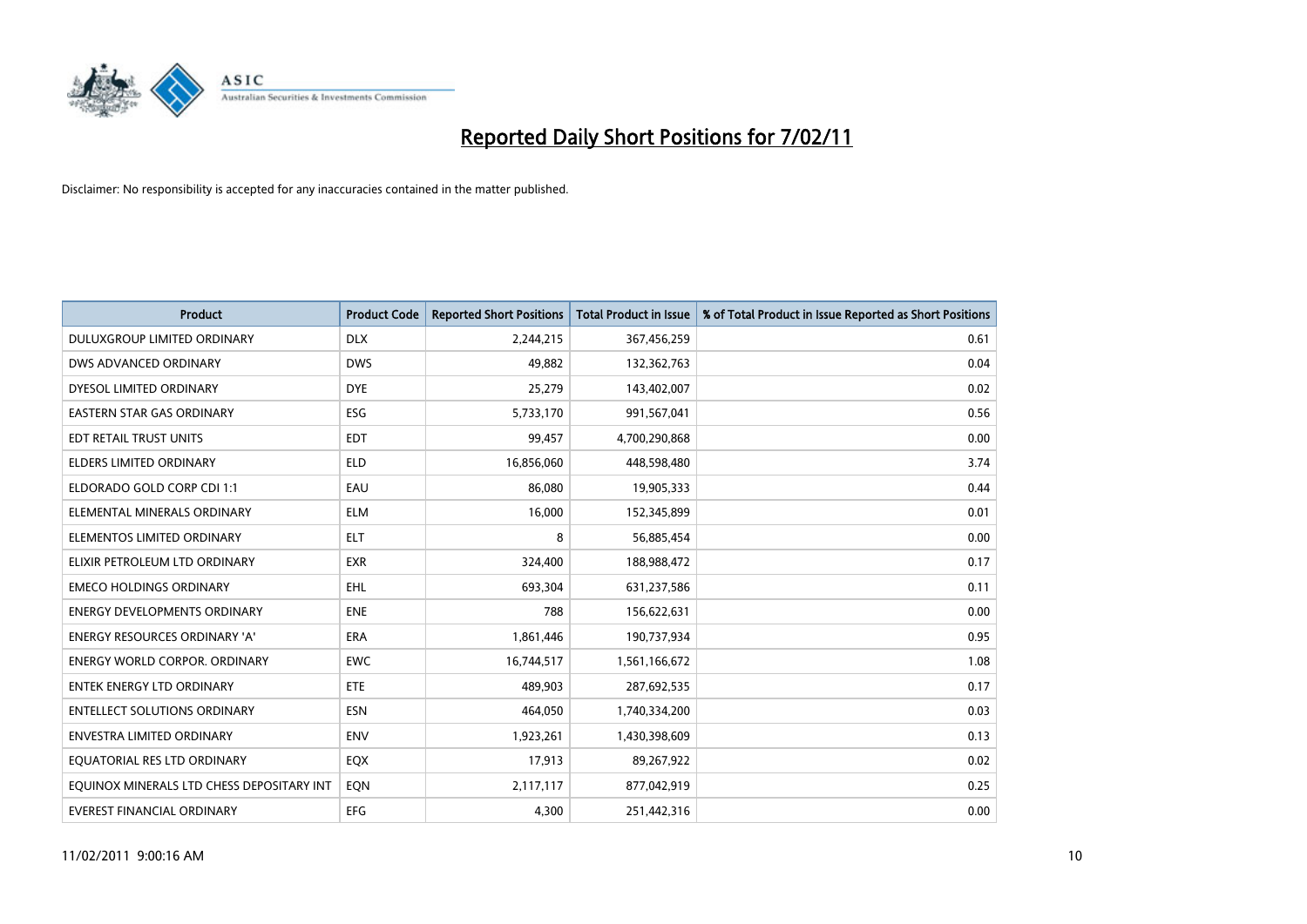

| <b>Product</b>                        | <b>Product Code</b> | <b>Reported Short Positions</b> | Total Product in Issue | % of Total Product in Issue Reported as Short Positions |
|---------------------------------------|---------------------|---------------------------------|------------------------|---------------------------------------------------------|
| <b>EXTRACT RESOURCES ORDINARY</b>     | <b>EXT</b>          | 619,878                         | 243,552,298            | 0.24                                                    |
| FAIRFAX MEDIA LTD ORDINARY            | <b>FXI</b>          | 297,198,867                     | 2,351,955,725          | 12.62                                                   |
| <b>FANTASTIC HOLDINGS ORDINARY</b>    | <b>FAN</b>          | 8,500                           | 102,739,538            | 0.01                                                    |
| <b>FAR LTD ORDINARY</b>               | <b>FAR</b>          | 664,906                         | 1,244,439,464          | 0.05                                                    |
| FERRAUS LIMITED ORDINARY              | <b>FRS</b>          | 443,645                         | 205,700,890            | 0.22                                                    |
| FISHER & PAYKEL APP. ORDINARY         | <b>FPA</b>          | 9,057,115                       | 724,235,162            | 1.25                                                    |
| FISHER & PAYKEL H. ORDINARY           | <b>FPH</b>          | 2,610,274                       | 520,409,135            | 0.50                                                    |
| FKP PROPERTY GROUP STAPLED SECURITIES | <b>FKP</b>          | 12,055,015                      | 1,174,033,185          | 1.03                                                    |
| FLEETWOOD CORP ORDINARY               | <b>FWD</b>          | 68,775                          | 57,281,484             | 0.11                                                    |
| FLETCHER BUILDING ORDINARY            | <b>FBU</b>          | 4,861,663                       | 611,250,393            | 0.79                                                    |
| FLEXIGROUP LIMITED ORDINARY           | <b>FXL</b>          | 85,670                          | 275,472,492            | 0.03                                                    |
| <b>FLIGHT CENTRE ORDINARY</b>         | <b>FLT</b>          | 2,764,072                       | 99,798,029             | 2.77                                                    |
| FLINDERS MINES LTD ORDINARY           | <b>FMS</b>          | 21,584,629                      | 1,820,384,571          | 1.18                                                    |
| <b>FORGE GROUP LIMITED ORDINARY</b>   | FGE                 | 13,737                          | 82,864,014             | 0.02                                                    |
| FORTE ENERGY NL ORDINARY              | FTE                 | 2,958,986                       | 669,756,735            | 0.44                                                    |
| FORTESCUE METALS GRP ORDINARY         | <b>FMG</b>          | 10,781,522                      | 3,112,711,159          | 0.36                                                    |
| <b>FOSTER'S GROUP ORDINARY</b>        | FGL                 | 5,862,508                       | 1,935,386,127          | 0.31                                                    |
| <b>FUNTASTIC LIMITED ORDINARY</b>     | <b>FUN</b>          | 322,528                         | 340,997,682            | 0.09                                                    |
| <b>G.U.D. HOLDINGS ORDINARY</b>       | GUD                 | 525,034                         | 68,426,721             | 0.77                                                    |
| <b>GALAXY RESOURCES ORDINARY</b>      | GXY                 | 700,356                         | 192,403,358            | 0.35                                                    |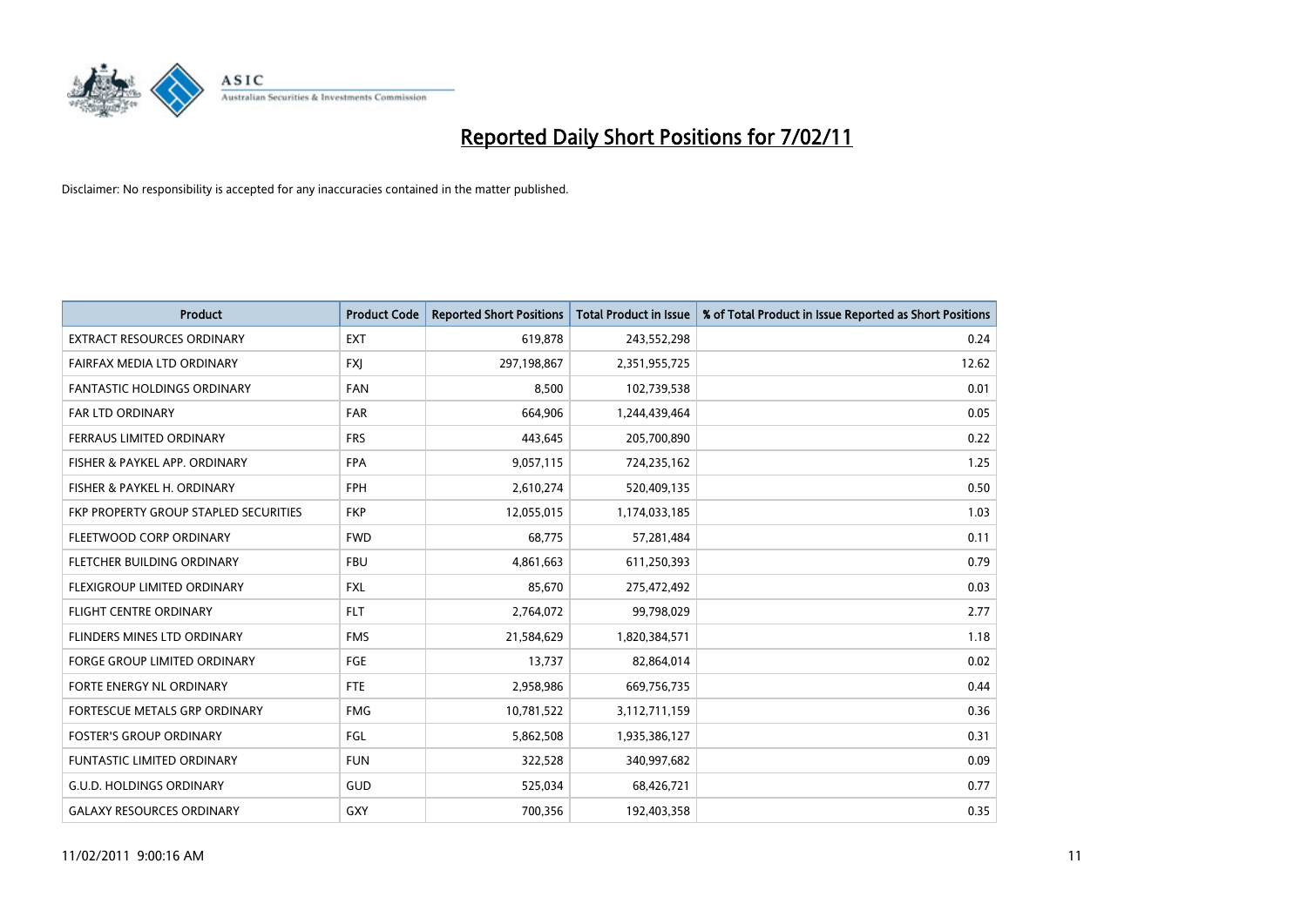

| <b>Product</b>                            | <b>Product Code</b> | <b>Reported Short Positions</b> | Total Product in Issue | % of Total Product in Issue Reported as Short Positions |
|-------------------------------------------|---------------------|---------------------------------|------------------------|---------------------------------------------------------|
| <b>GEODYNAMICS LIMITED ORDINARY</b>       | GDY                 | 409,879                         | 333,643,956            | 0.12                                                    |
| <b>GINDALBIE METALS LTD ORDINARY</b>      | <b>GBG</b>          | 11,811,465                      | 935,215,590            | 1.27                                                    |
| <b>GIRALIA RESOURCES NL ORDINARY</b>      | GIR                 | 82.748                          | 182,110,170            | 0.04                                                    |
| <b>GLOBAL MINING ORDINARY</b>             | <b>GMI</b>          | 8,951                           | 191,820,968            | 0.00                                                    |
| <b>GLOUCESTER COAL ORDINARY</b>           | <b>GCL</b>          | 262,311                         | 140,447,062            | 0.19                                                    |
| <b>GME RESOURCES LTD ORDINARY</b>         | <b>GME</b>          | 800                             | 302,352,750            | 0.00                                                    |
| <b>GOLDEN WEST RESOURCE ORDINARY</b>      | <b>GWR</b>          | 1.617                           | 189,606,127            | 0.00                                                    |
| <b>GOODMAN FIELDER, ORDINARY</b>          | GFF                 | 21,912,489                      | 1,380,386,438          | 1.62                                                    |
| <b>GOODMAN GROUP STAPLED US PROHIBIT.</b> | <b>GMG</b>          | 8,155,953                       | 6,893,222,796          | 0.11                                                    |
| <b>GPT GROUP STAPLED SEC.</b>             | <b>GPT</b>          | 9,240,246                       | 1,855,529,431          | 0.49                                                    |
| <b>GRAINCORP LIMITED A CLASS ORDINARY</b> | <b>GNC</b>          | 788,101                         | 198,318,900            | 0.40                                                    |
| <b>GRANGE RESOURCES, ORDINARY</b>         | <b>GRR</b>          | 1,214,080                       | 1,152,077,403          | 0.10                                                    |
| <b>GREENCAP LIMITED ORDINARY</b>          | GCG                 |                                 | 262,515,385            | 0.00                                                    |
| <b>GREENLAND MIN EN LTD ORDINARY</b>      | GGG                 | 780,045                         | 307,293,279            | 0.25                                                    |
| <b>GRYPHON MINERALS LTD ORDINARY</b>      | GRY                 | 269,888                         | 292,822,058            | 0.10                                                    |
| GUINNESS PEAT GROUP. CHESS DEPOSITARY INT | <b>GPG</b>          | 55                              | 292,381,250            | 0.00                                                    |
| <b>GUNNS LIMITED ORDINARY</b>             | <b>GNS</b>          | 25,837,517                      | 848,401,559            | 3.03                                                    |
| <b>GWA GROUP LTD ORDINARY</b>             | <b>GWA</b>          | 5,750,351                       | 301,102,514            | 1.92                                                    |
| HARVEY NORMAN ORDINARY                    | <b>HVN</b>          | 38,489,027                      | 1,062,316,784          | 3.64                                                    |
| <b>HASTIE GROUP LIMITED ORDINARY</b>      | <b>HST</b>          | 2.192.262                       | 239,781,419            | 0.92                                                    |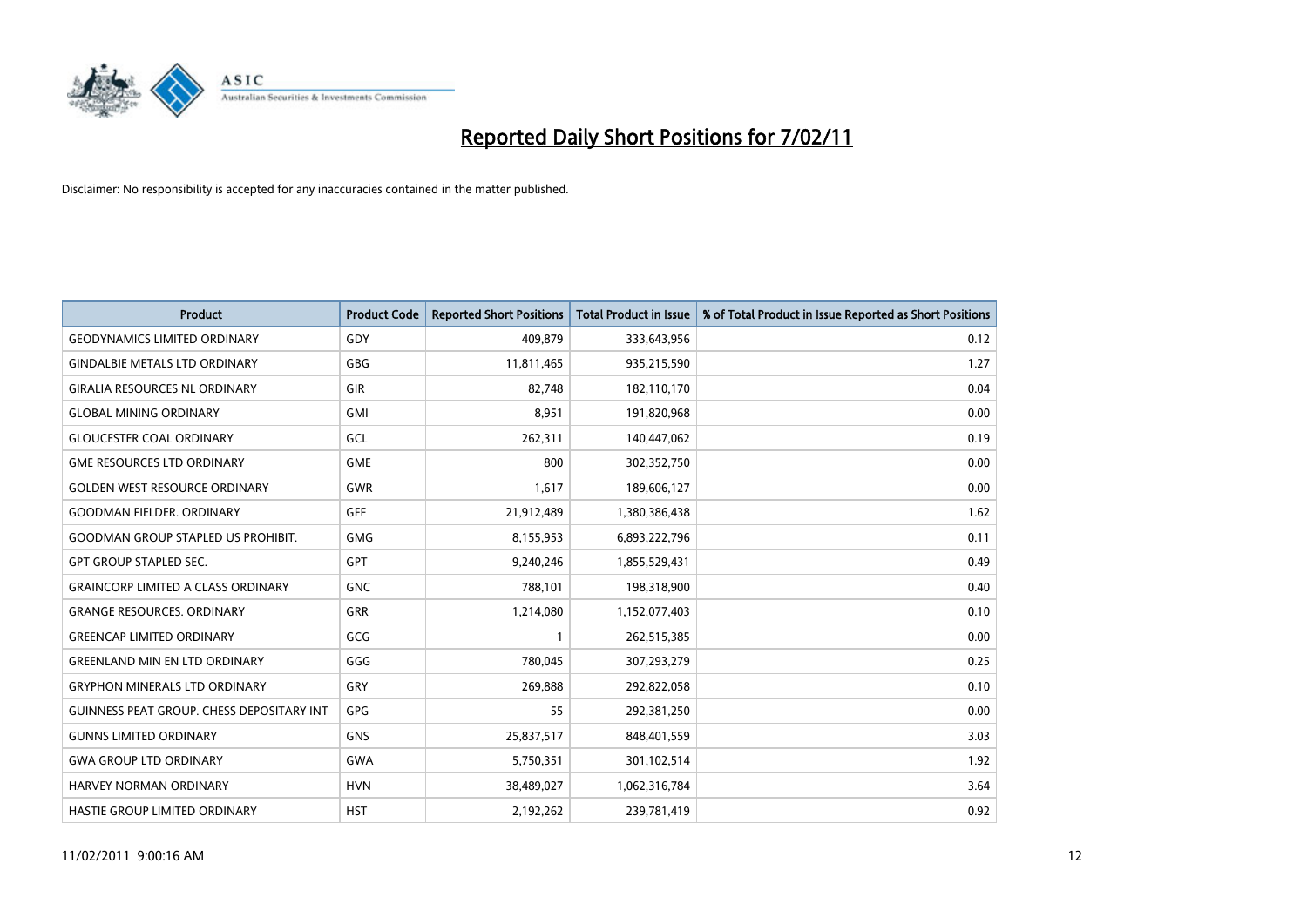

| <b>Product</b>                        | <b>Product Code</b> | <b>Reported Short Positions</b> | Total Product in Issue | % of Total Product in Issue Reported as Short Positions |
|---------------------------------------|---------------------|---------------------------------|------------------------|---------------------------------------------------------|
| HASTINGS DIVERSIFIED STAPLED SECURITY | <b>HDF</b>          | 505,917                         | 520,447,040            | 0.08                                                    |
| <b>HEARTWARE INT INC CDI 35:1</b>     | <b>HIN</b>          | 272,008                         | 66,059,280             | 0.41                                                    |
| <b>HENDERSON GROUP CDI 1:1</b>        | <b>HGG</b>          | 5,486,174                       | 554,072,125            | 0.98                                                    |
| HFA HOLDINGS LIMITED ORDINARY         | <b>HFA</b>          | 1,993,389                       | 469,330,170            | 0.42                                                    |
| <b>HIGHLANDS PACIFIC ORDINARY</b>     | <b>HIG</b>          | 2,382,804                       | 686,082,148            | 0.35                                                    |
| HILLCREST LITIGAT, ORDINARY           | <b>HLS</b>          | 1,600,000                       | 76,488,557             | 2.09                                                    |
| HILLGROVE RES LTD ORDINARY            | <b>HGO</b>          | 201,385                         | 793,698,575            | 0.03                                                    |
| HILLS HOLDINGS LTD ORDINARY           | <b>HIL</b>          | 1,976,034                       | 248,676,841            | 0.79                                                    |
| HORIZON OIL LIMITED ORDINARY          | <b>HZN</b>          | 2,528,257                       | 1,130,311,515          | 0.22                                                    |
| HUNNU COAL LIMITED ORDINARY           | <b>HUN</b>          | 1,175,284                       | 182,565,002            | 0.64                                                    |
| <b>ICON ENERGY LIMITED ORDINARY</b>   | <b>ICN</b>          | 303,636                         | 469,301,394            | 0.06                                                    |
| <b>IINET LIMITED ORDINARY</b>         | <b>IIN</b>          | 1,041,149                       | 152,160,119            | 0.68                                                    |
| <b>ILUKA RESOURCES ORDINARY</b>       | ILU                 | 4,179,605                       | 418,700,517            | 0.99                                                    |
| IMF (AUSTRALIA) LTD ORDINARY          | <b>IMF</b>          | 367.271                         | 122,496,819            | 0.30                                                    |
| <b>IMX RESOURCES LTD ORDINARY</b>     | <b>IXR</b>          | 20,000                          | 262,612,803            | 0.01                                                    |
| <b>INCITEC PIVOT ORDINARY</b>         | <b>IPL</b>          | 8,285,491                       | 1,628,730,107          | 0.51                                                    |
| <b>INDAGO RESOURCES LTD ORDINARY</b>  | IDG                 | 8,179                           | 7,398,655              | 0.11                                                    |
| INDEPENDENCE GROUP ORDINARY           | <b>IGO</b>          | 626,507                         | 138,777,305            | 0.45                                                    |
| <b>INDOPHIL RESOURCES ORDINARY</b>    | <b>IRN</b>          | 345,169                         | 471,445,763            | 0.07                                                    |
| <b>INDUSTREA LIMITED ORDINARY</b>     | IDL                 | 1,193,148                       | 363,878,295            | 0.32                                                    |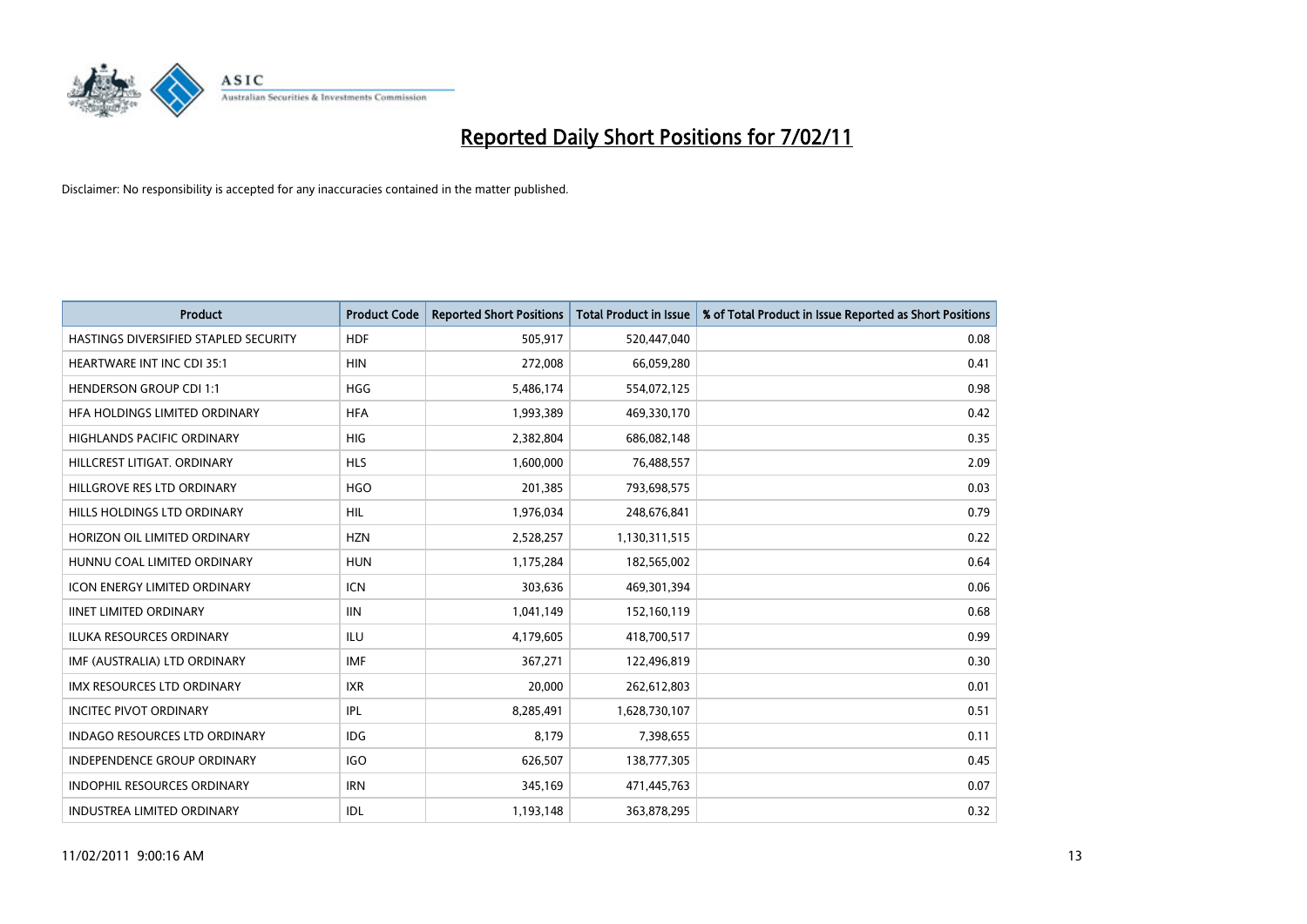

| <b>Product</b>                            | <b>Product Code</b> | <b>Reported Short Positions</b> | <b>Total Product in Issue</b> | % of Total Product in Issue Reported as Short Positions |
|-------------------------------------------|---------------------|---------------------------------|-------------------------------|---------------------------------------------------------|
| <b>INFIGEN ENERGY STAPLED SECURITIES</b>  | <b>IFN</b>          | 7,300,658                       | 761,222,569                   | 0.96                                                    |
| ING INDUSTRIAL FUND UNITS                 | <b>IIF</b>          | 2,011,507                       | 2,592,249,647                 | 0.09                                                    |
| ING OFFICE FUND STAPLED SECURITIES        | <b>IOF</b>          | 14,248,350                      | 2,729,071,212                 | 0.51                                                    |
| ING RE COM GROUP STAPLED SECURITIES       | <b>ILF</b>          | 9,075                           | 441,029,194                   | 0.00                                                    |
| <b>INSURANCE AUSTRALIA ORDINARY</b>       | IAG                 | 5,922,426                       | 2,079,034,021                 | 0.27                                                    |
| INTEGRA MINING LTD, ORDINARY              | <b>IGR</b>          | 3,634,132                       | 757,942,394                   | 0.48                                                    |
| <b>INTREPID MINES ORDINARY</b>            | <b>IAU</b>          | 2,668,158                       | 517,525,349                   | 0.51                                                    |
| <b>INVOCARE LIMITED ORDINARY</b>          | <b>IVC</b>          | 1,157,906                       | 102,421,288                   | 1.14                                                    |
| ION LIMITED ORDINARY                      | <b>ION</b>          | 164,453                         | 256,365,105                   | 0.06                                                    |
| <b>IOOF HOLDINGS LTD ORDINARY</b>         | IFL.                | 1,816,249                       | 229,794,395                   | 0.79                                                    |
| <b>IRESS MARKET TECH. ORDINARY</b>        | <b>IRE</b>          | 2,127,000                       | 126,018,142                   | 1.69                                                    |
| <b>IRON ORE HOLDINGS ORDINARY</b>         | <b>IOH</b>          | 188,726                         | 137,563,524                   | 0.13                                                    |
| ISHARES GLB CONSSTA CDI 1:1               | X                   | 14,622                          | 4,750,000                     | 0.31                                                    |
| ISHARES GLOBAL 100 CDI 1:1                | <b>IOO</b>          | 7,732                           | 10,600,000                    | 0.07                                                    |
| ISHARES MSCI AUS 200 ISHARES MSCI AUS 200 | <b>IOZ</b>          | 99,200                          | 2,025,000                     | 4.90                                                    |
| <b>ISHARES MSCI BRIC CDI 1:1</b>          | <b>IBK</b>          | 890                             | 3,650,000                     | 0.02                                                    |
| ISHARES MSCI EM MKTS CDI 1:1              | <b>IEM</b>          | 18,902                          | 425,700,000                   | 0.00                                                    |
| ISHARES S&P 500 CDI 1:1                   | <b>IVV</b>          | 65,920                          | 116,350,000                   | 0.06                                                    |
| ISHARES S&P HIGH DIV ISHARES S&P HIGH DIV | <b>IHD</b>          | 3,940                           | 1,800,000                     | 0.22                                                    |
| ISHARES SMALL ORDS ISHARES SMALL ORDS     | <b>ISO</b>          | 43,016                          | 6,000,000                     | 0.72                                                    |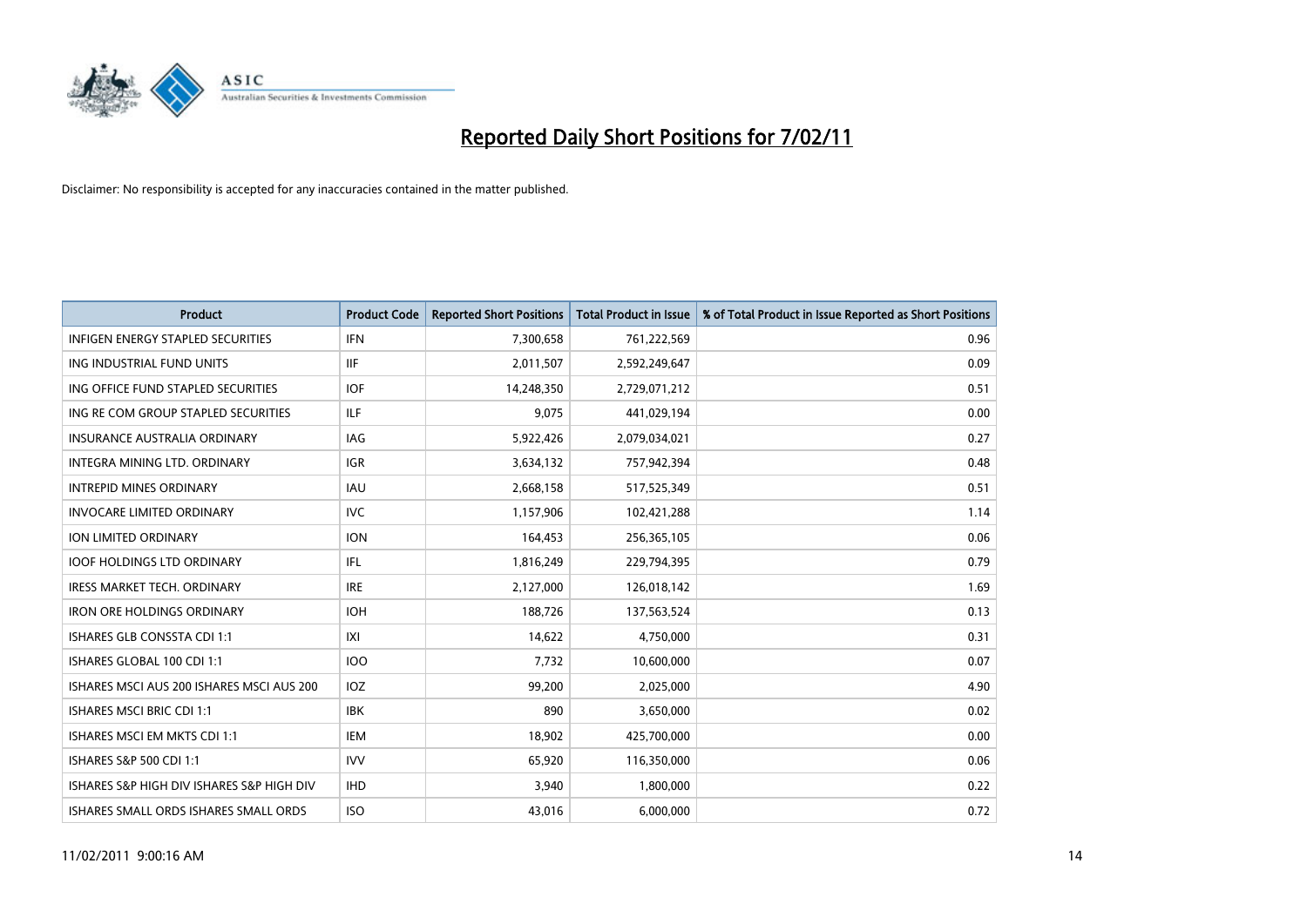

| Product                                  | <b>Product Code</b> | <b>Reported Short Positions</b> | <b>Total Product in Issue</b> | % of Total Product in Issue Reported as Short Positions |
|------------------------------------------|---------------------|---------------------------------|-------------------------------|---------------------------------------------------------|
| <b>ISOFT GROUP LIMITED ORDINARY</b>      | <b>ISF</b>          | 5,712,299                       | 1,070,595,874                 | 0.53                                                    |
| <b>IVANHOE AUSTRALIA ORDINARY</b>        | <b>IVA</b>          | 219,588                         | 418,410,103                   | 0.05                                                    |
| <b>JABIRU METALS LTD ORDINARY</b>        | <b>JML</b>          | 95,848                          | 553,304,180                   | 0.01                                                    |
| JAMES HARDIE INDUST CHESS DEPOSITARY INT | <b>IHX</b>          | 16,814,739                      | 436,128,074                   | 3.84                                                    |
| <b>IAMESON RESOURCES ORDINARY</b>        | <b>JAL</b>          | 1,600,000                       | 95,828,865                    | 1.67                                                    |
| <b>JB HI-FI LIMITED ORDINARY</b>         | <b>IBH</b>          | 10,067,321                      | 109,223,945                   | 9.20                                                    |
| <b>JUPITER MINES ORDINARY</b>            | <b>IMS</b>          | 162,000                         | 1,486,456,465                 | 0.01                                                    |
| <b>KAGARA LTD ORDINARY</b>               | KZL                 | 3,793,835                       | 707,789,717                   | 0.54                                                    |
| KANGAROO RES LTD ORDINARY                | <b>KRL</b>          | 600,000                         | 1,100,576,564                 | 0.05                                                    |
| KAROON GAS AUSTRALIA ORDINARY            | <b>KAR</b>          | 757,213                         | 217,295,769                   | 0.35                                                    |
| KATHMANDU HOLD LTD ORDINARY              | <b>KMD</b>          | 665,933                         | 200,000,000                   | 0.33                                                    |
| <b>KEYBRIDGE CAPITAL ORDINARY</b>        | <b>KBC</b>          | 5,999                           | 172,070,564                   | 0.00                                                    |
| KIMBERLEY METALS LTD ORDINARY            | KBL                 | 2,613                           | 161,356,672                   | 0.00                                                    |
| KINGSGATE CONSOLID. ORDINARY             | <b>KCN</b>          | 1,821,649                       | 102,455,765                   | 1.80                                                    |
| KINGSROSE MINING LTD ORDINARY            | <b>KRM</b>          | 184,600                         | 253,997,488                   | 0.07                                                    |
| LEIGHTON HOLDINGS ORDINARY               | LEI                 | 7,461,256                       | 302,244,299                   | 2.48                                                    |
| LEND LEASE GROUP UNIT/ORD STAPLED        | LLC                 | 914,197                         | 565,558,754                   | 0.16                                                    |
| LINC ENERGY LTD ORDINARY                 | <b>LNC</b>          | 5,570,930                       | 502,519,400                   | 1.11                                                    |
| LIOUEFIED NATURAL ORDINARY               | <b>LNG</b>          | 7,100                           | 213,339,015                   | 0.00                                                    |
| LYNAS CORPORATION ORDINARY               | <b>LYC</b>          | 58,490,506                      | 1,662,499,093                 | 3.50                                                    |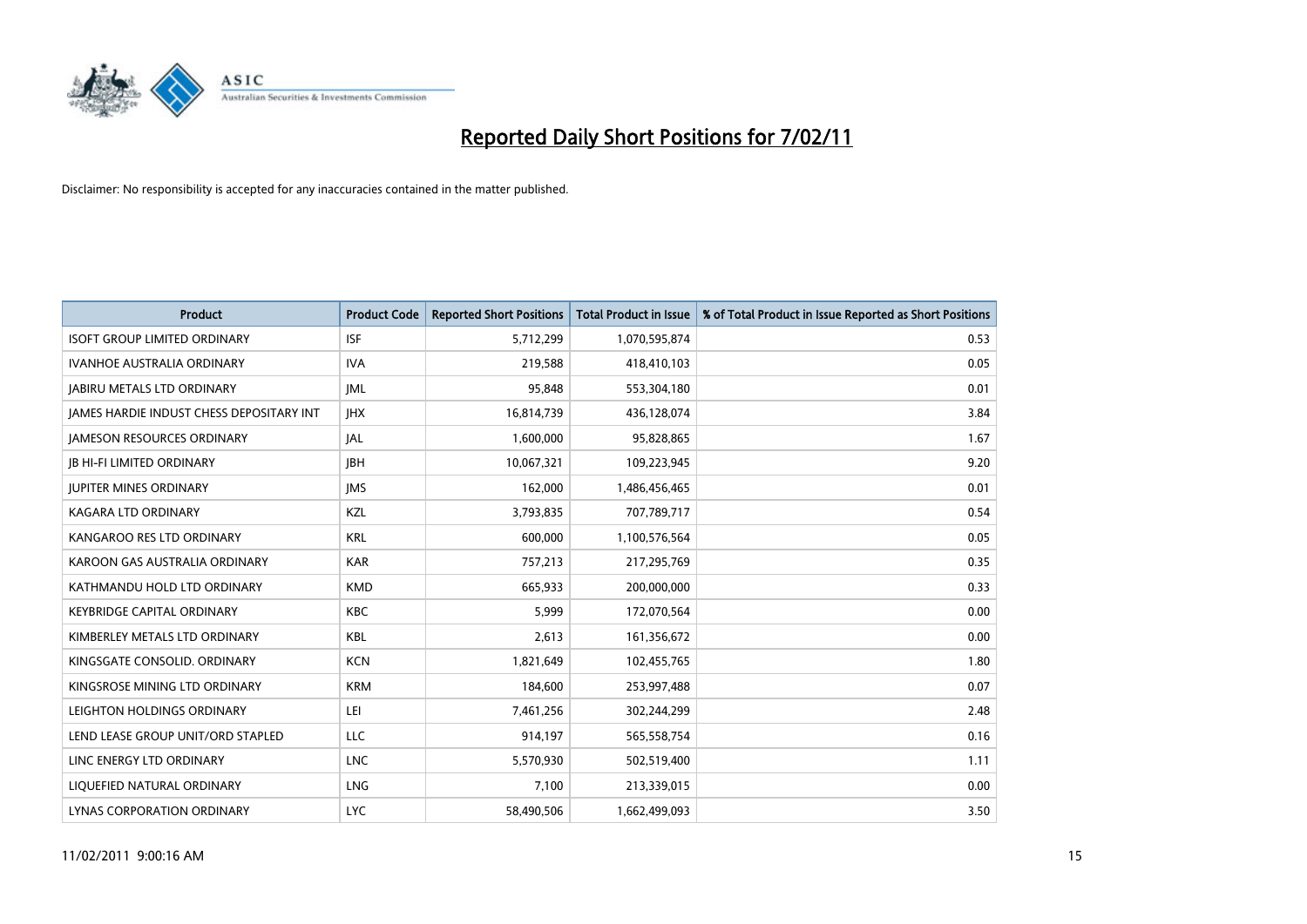

| <b>Product</b>                        | <b>Product Code</b> | <b>Reported Short Positions</b> | Total Product in Issue | % of Total Product in Issue Reported as Short Positions |
|---------------------------------------|---------------------|---------------------------------|------------------------|---------------------------------------------------------|
| M2 TELECOMMUNICATION ORDINARY         | <b>MTU</b>          | 1,430                           | 122,855,336            | 0.00                                                    |
| MACARTHUR COAL ORDINARY               | <b>MCC</b>          | 1,463,735                       | 299,476,903            | 0.49                                                    |
| <b>MACMAHON HOLDINGS ORDINARY</b>     | <b>MAH</b>          | 7,038,811                       | 733,711,705            | 0.94                                                    |
| MACO ATLAS ROADS GRP ORDINARY STAPLED | <b>MQA</b>          | 3,803,079                       | 452,345,907            | 0.82                                                    |
| MACQUARIE GROUP LTD ORDINARY          | MQG                 | 4,712,361                       | 346,800,031            | 1.33                                                    |
| MAGMA METALS LTD. ORDINARY            | <b>MMW</b>          | 6,500                           | 195,605,923            | 0.00                                                    |
| <b>MANTRA RESOURCES ORDINARY</b>      | <b>MRU</b>          | 14,209                          | 133,329,188            | 0.01                                                    |
| MAP GROUP STAPLED US PROHIBIT.        | <b>MAP</b>          | 2,036,008                       | 1,861,210,782          | 0.11                                                    |
| MATRIX C & E LTD ORDINARY             | <b>MCE</b>          | 46,221                          | 72,964,098             | 0.06                                                    |
| MCMILLAN SHAKESPEARE ORDINARY         | <b>MMS</b>          | 81,322                          | 67,919,101             | 0.11                                                    |
| MCPHERSON'S LTD ORDINARY              | <b>MCP</b>          | 32,285                          | 71,651,758             | 0.04                                                    |
| MEDUSA MINING LTD ORDINARY            | <b>MML</b>          | 1,836,957                       | 188,233,911            | 0.96                                                    |
| MELBOURNE IT LIMITED ORDINARY         | <b>MLB</b>          | 140,565                         | 80,031,955             | 0.18                                                    |
| MEO AUSTRALIA LTD ORDINARY            | <b>MEO</b>          | 1,737,573                       | 539,913,260            | 0.32                                                    |
| MERMAID MARINE ORDINARY               | <b>MRM</b>          | 533,354                         | 213,669,828            | 0.26                                                    |
| MESOBLAST LIMITED ORDINARY            | <b>MSB</b>          | 312,459                         | 252,645,506            | 0.12                                                    |
| METALS X LIMITED ORDINARY             | <b>MLX</b>          | 326,940                         | 1,365,661,782          | 0.03                                                    |
| METCASH LIMITED ORDINARY              | <b>MTS</b>          | 23,520,627                      | 768,801,639            | 3.07                                                    |
| METGASCO LIMITED ORDINARY             | <b>MEL</b>          | 249,447                         | 252,460,972            | 0.10                                                    |
| MICLYN EXP OFFSHR ORDINARY            | <b>MIO</b>          | 91,806                          | 271,700,000            | 0.03                                                    |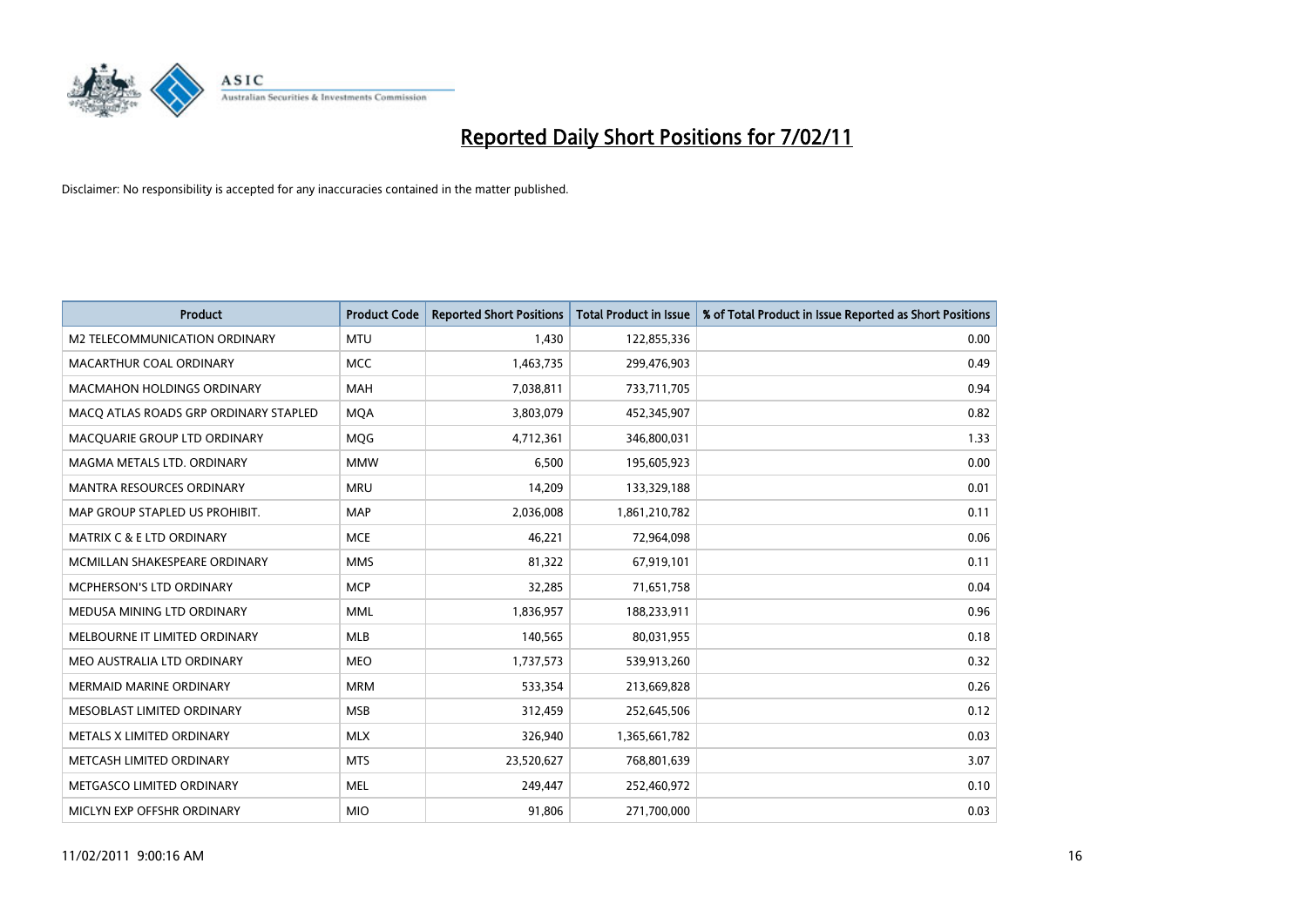

| Product                                 | <b>Product Code</b> | <b>Reported Short Positions</b> | <b>Total Product in Issue</b> | % of Total Product in Issue Reported as Short Positions |
|-----------------------------------------|---------------------|---------------------------------|-------------------------------|---------------------------------------------------------|
| MINARA RESOURCES ORDINARY               | <b>MRE</b>          | 9,040,469                       | 1,167,783,517                 | 0.76                                                    |
| MINCOR RESOURCES NL ORDINARY            | <b>MCR</b>          | 897,985                         | 200,608,804                   | 0.45                                                    |
| MINEMAKERS LIMITED ORDINARY             | <b>MAK</b>          | 133,146                         | 227,003,950                   | 0.06                                                    |
| MINERAL DEPOSITS ORDINARY               | <b>MDL</b>          | 251,304                         | 60,768,582                    | 0.41                                                    |
| MINERAL RESOURCES, ORDINARY             | <b>MIN</b>          | 153,799                         | 168,812,735                   | 0.09                                                    |
| MIRABELA NICKEL LTD ORDINARY            | <b>MBN</b>          | 9,322,513                       | 491,561,237                   | 1.88                                                    |
| MIRVAC GROUP STAPLED SECURITIES         | <b>MGR</b>          | 9,677,352                       | 3,415,819,357                 | 0.27                                                    |
| <b>MOLOPO ENERGY LTD ORDINARY</b>       | <b>MPO</b>          | 1,701,513                       | 250,972,584                   | 0.68                                                    |
| MOLY MINES LIMITED ORDINARY             | <b>MOL</b>          | 82,000                          | 365,893,989                   | 0.02                                                    |
| MONADELPHOUS GROUP ORDINARY             | <b>MND</b>          | 543,580                         | 87,576,827                    | 0.61                                                    |
| MORNING STAR GOLD NL ORDINARY           | <b>MCO</b>          | 1,896                           | 284,318,462                   | 0.00                                                    |
| <b>MOUNT GIBSON IRON ORDINARY</b>       | <b>MGX</b>          | 4,590,961                       | 1,082,570,693                 | 0.42                                                    |
| MULTIPLEX SITES SITES                   | <b>MXUPA</b>        | 48                              | 4,500,000                     | 0.00                                                    |
| MURCHISON METALS LTD ORDINARY           | <b>MMX</b>          | 13,728,299                      | 435,884,268                   | 3.14                                                    |
| MYER HOLDINGS LTD ORDINARY              | <b>MYR</b>          | 16,320,323                      | 582,297,884                   | 2.77                                                    |
| <b>MYSTATE LIMITED ORDINARY</b>         | <b>MYS</b>          | 1.400                           | 67,439,158                    | 0.00                                                    |
| NAMOI COTTON CO-OP CO-OPERATIVE CAP.UNT | <b>NAM</b>          | 205,227                         | 96,978,836                    | 0.21                                                    |
| NATIONAL AUST. BANK ORDINARY            | <b>NAB</b>          | 10,762,400                      | 2,169,575,514                 | 0.49                                                    |
| NATURAL FUEL LIMITED ORDINARY           | <b>NFL</b>          |                                 | 721,912                       | 0.00                                                    |
| NAVITAS LIMITED ORDINARY                | <b>NVT</b>          | 1,035,710                       | 369,358,564                   | 0.28                                                    |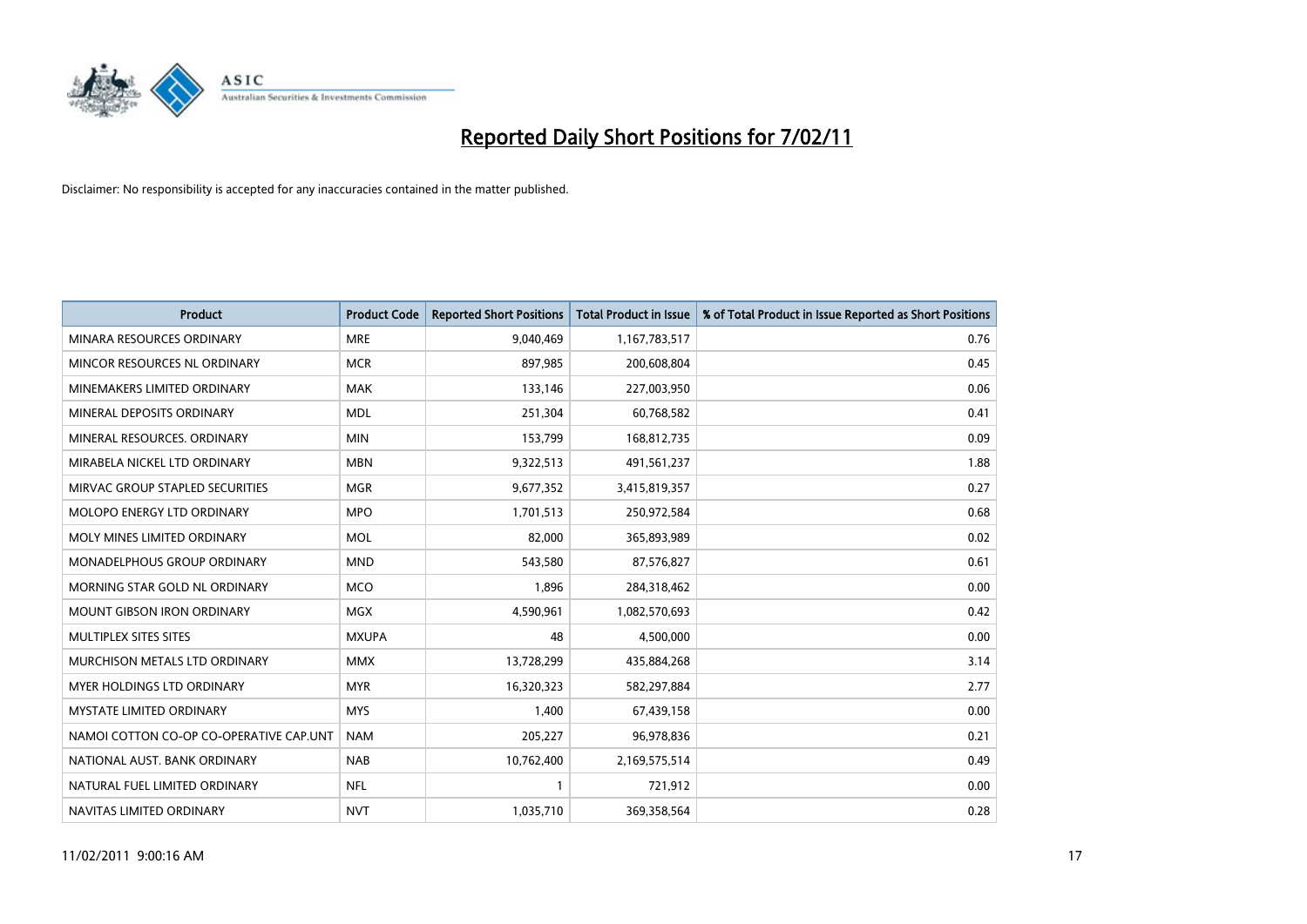

| Product                       | <b>Product Code</b> | <b>Reported Short Positions</b> | <b>Total Product in Issue</b> | % of Total Product in Issue Reported as Short Positions |
|-------------------------------|---------------------|---------------------------------|-------------------------------|---------------------------------------------------------|
| NEPTUNE MARINE ORDINARY       | <b>NMS</b>          | 1,937,149                       | 442,352,382                   | 0.43                                                    |
| NEW GUINEA ENERGY ORDINARY    | <b>NGE</b>          | 80,721                          | 781,275,586                   | 0.01                                                    |
| NEW HOPE CORPORATION ORDINARY | <b>NHC</b>          | 732,337                         | 830,230,549                   | 0.09                                                    |
| NEWCREST MINING ORDINARY      | <b>NCM</b>          | 2,518,407                       | 765,173,287                   | 0.29                                                    |
| NEWS CORP A NON-VOTING CDI    | <b>NWSLV</b>        | 146.629                         | 1,828,219,749                 | 0.01                                                    |
| NEWS CORP B VOTING CDI        | <b>NWS</b>          | 7,683,748                       | 798,520,953                   | 0.96                                                    |
| NEXBIS LIMITED ORDINARY       | <b>NBS</b>          | 63,733                          | 798,356,704                   | 0.01                                                    |
| NEXUS ENERGY LIMITED ORDINARY | <b>NXS</b>          | 5,528,908                       | 1,020,257,304                 | 0.55                                                    |
| NIB HOLDINGS LIMITED ORDINARY | <b>NHF</b>          | 4,911                           | 466,765,752                   | 0.00                                                    |
| NICK SCALI LIMITED ORDINARY   | <b>NCK</b>          | 35,846                          | 81,000,000                    | 0.04                                                    |
| NIDO PETROLEUM ORDINARY       | <b>NDO</b>          | 1,325,094                       | 1,353,627,921                 | 0.09                                                    |
| NKWE PLATINUM 10C US COMMON   | <b>NKP</b>          | 240,577                         | 559,651,184                   | 0.05                                                    |
| NOBLE MINERAL RES ORDINARY    | <b>NMG</b>          | 689,270                         | 380,608,741                   | 0.18                                                    |
| NORTHERN CREST ORDINARY       | <b>NOC</b>          | 24,345                          | 116,074,781                   | 0.02                                                    |
| NORTHERN IRON LTD ORDINARY    | <b>NFE</b>          | 1,228,782                       | 336,084,863                   | 0.37                                                    |
| NORTHERN MIN LTD ORDINARY     | <b>NTU</b>          | 199,900                         | 162,465,212                   | 0.12                                                    |
| NRW HOLDINGS LIMITED ORDINARY | <b>NWH</b>          | 322,922                         | 251,223,000                   | 0.11                                                    |
| NUFARM LIMITED ORDINARY       | <b>NUF</b>          | 6,875,918                       | 261,833,005                   | 2.61                                                    |
| NUPLEX INDUSTRIES ORDINARY    | <b>NPX</b>          | 95,106                          | 195,060,783                   | 0.05                                                    |
| OAKTON LIMITED ORDINARY       | <b>OKN</b>          | 852,933                         | 93,674,235                    | 0.90                                                    |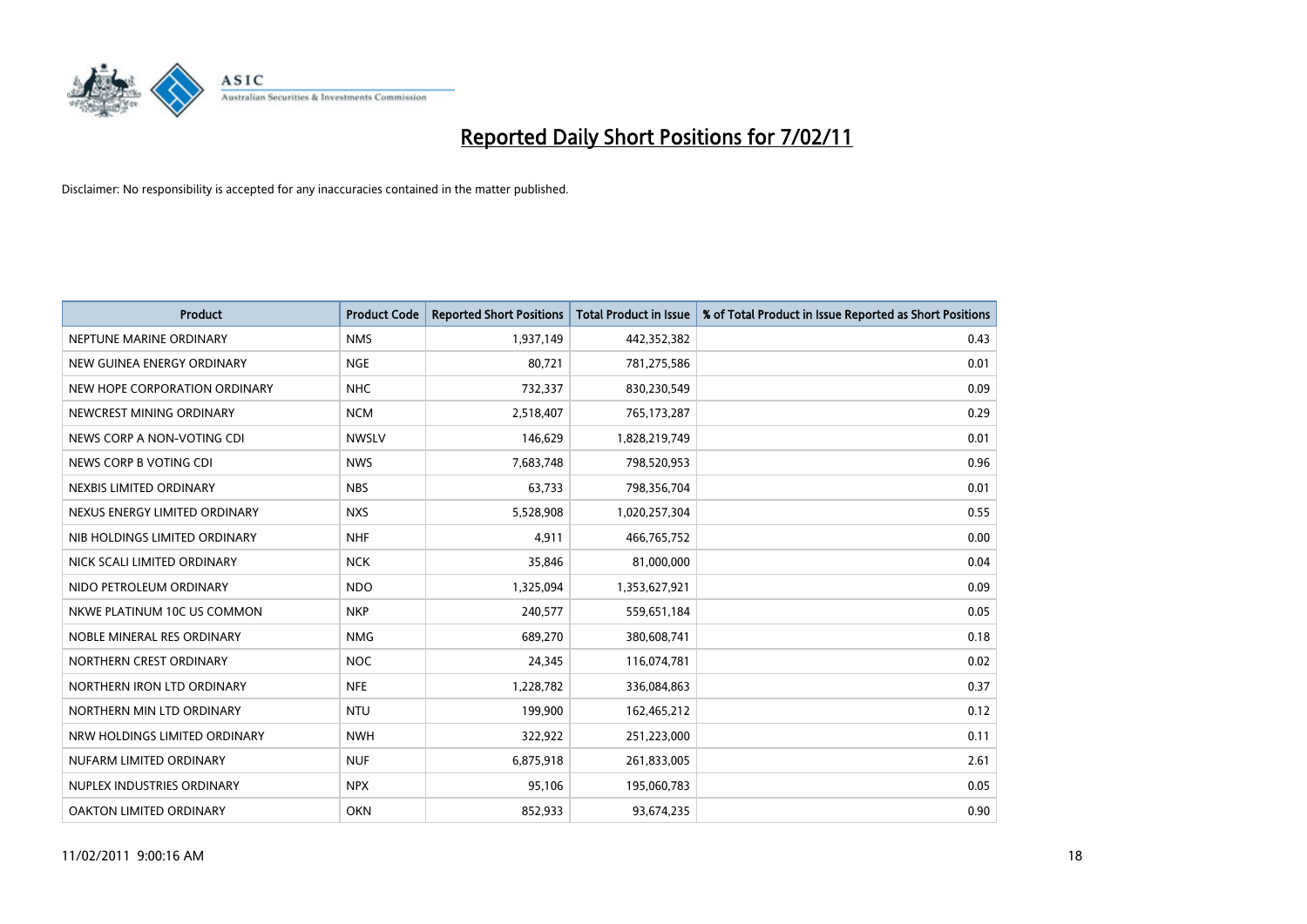

| <b>Product</b>                        | <b>Product Code</b> | <b>Reported Short Positions</b> | Total Product in Issue | % of Total Product in Issue Reported as Short Positions |
|---------------------------------------|---------------------|---------------------------------|------------------------|---------------------------------------------------------|
| OCEANAGOLD CORP. CHESS DEPOSITARY INT | <b>OGC</b>          | 1,295,805                       | 262,062,610            | 0.49                                                    |
| OCEANIA CAPITAL LTD ORDINARY          | <b>OCP</b>          | 2,500                           | 91,921,295             | 0.00                                                    |
| OIL SEARCH LTD ORDINARY               | <b>OSH</b>          | 6,961,928                       | 1,312,888,303          | 0.53                                                    |
| OM HOLDINGS LIMITED ORDINARY          | OMH                 | 4,092,028                       | 503,085,150            | 0.81                                                    |
| <b>ONESTEEL LIMITED ORDINARY</b>      | OST                 | 12,827,663                      | 1,334,723,421          | 0.97                                                    |
| ORICA LIMITED ORDINARY                | ORI                 | 1,465,934                       | 363,223,767            | 0.37                                                    |
| ORIGIN ENERGY ORDINARY                | <b>ORG</b>          | 3,951,208                       | 884,833,512            | 0.41                                                    |
| OROCOBRE LIMITED ORDINARY             | <b>ORE</b>          | 19,332                          | 91,181,996             | 0.02                                                    |
| OROTONGROUP LIMITED ORDINARY          | ORL                 | 6,485                           | 40,880,902             | 0.02                                                    |
| OTTO ENERGY LIMITED ORDINARY          | <b>OEL</b>          | 109,204                         | 1,134,540,071          | 0.01                                                    |
| OZ MINERALS ORDINARY                  | OZL                 | 23,327,875                      | 3,238,546,504          | 0.70                                                    |
| PACIFIC BRANDS ORDINARY               | <b>PBG</b>          | 7,983,365                       | 931,386,248            | 0.87                                                    |
| PALADIN ENERGY LTD ORDINARY           | <b>PDN</b>          | 20,233,274                      | 725,358,046            | 2.80                                                    |
| PAN PACIFIC PETROL. ORDINARY          | <b>PPP</b>          | 242,029                         | 588,612,110            | 0.04                                                    |
| PANAUST LIMITED ORDINARY              | <b>PNA</b>          | 9,707,661                       | 2,958,612,502          | 0.33                                                    |
| PANORAMIC RESOURCES ORDINARY          | PAN                 | 1,292,724                       | 206,500,342            | 0.62                                                    |
| PAPERLINX LIMITED ORDINARY            | <b>PPX</b>          | 23,307,903                      | 603,580,761            | 3.86                                                    |
| PATTIES FOODS LTD ORDINARY            | PFL                 |                                 | 138,908,853            | 0.00                                                    |
| PEET LIMITED ORDINARY                 | <b>PPC</b>          | 89,272                          | 302,965,804            | 0.03                                                    |
| PENINSULA ENERGY LTD ORDINARY         | PEN                 | 711,810                         | 1,943,398,307          | 0.04                                                    |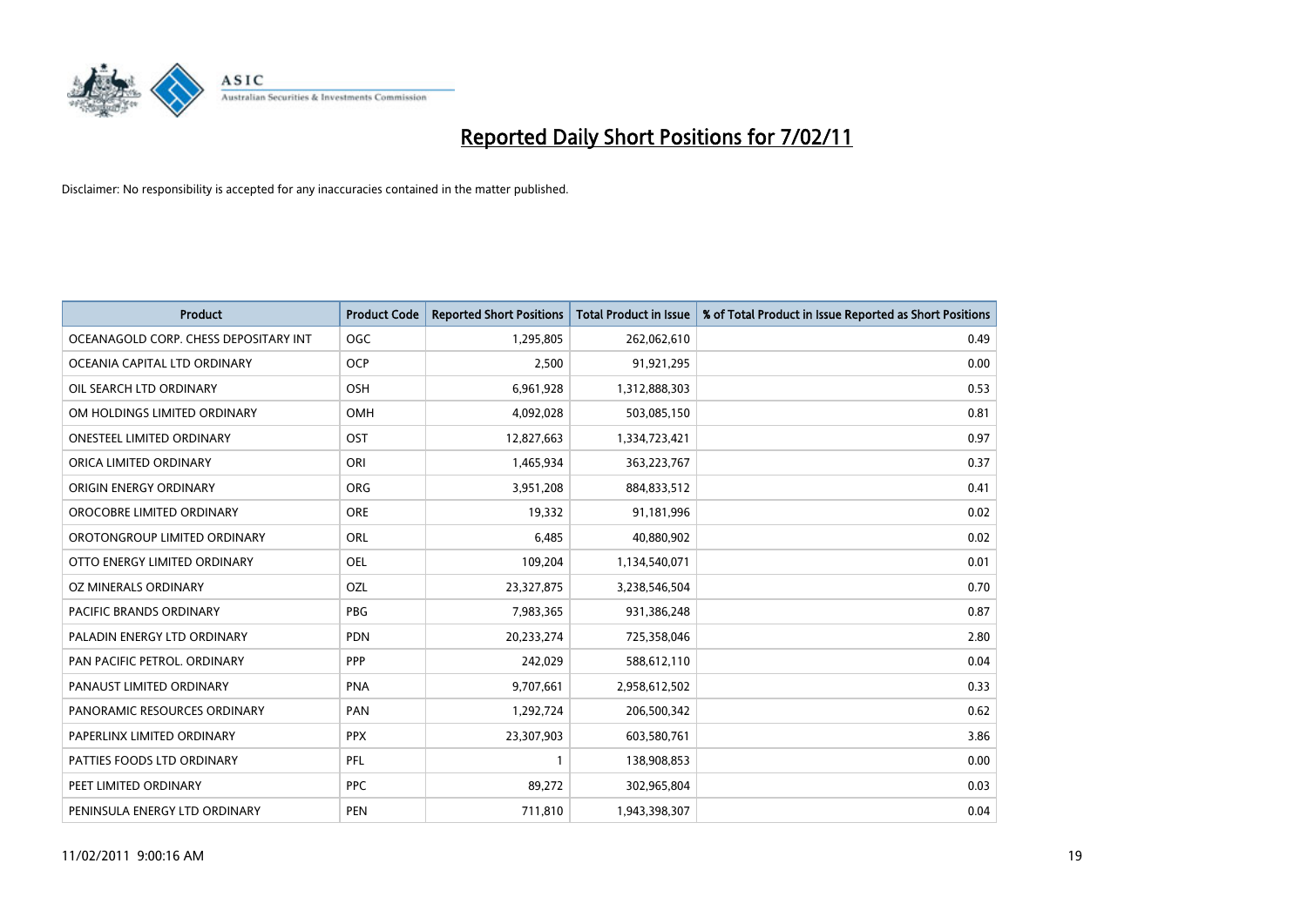

| Product                              | <b>Product Code</b> | <b>Reported Short Positions</b> | Total Product in Issue | % of Total Product in Issue Reported as Short Positions |
|--------------------------------------|---------------------|---------------------------------|------------------------|---------------------------------------------------------|
| PERILYA LIMITED ORDINARY             | PEM                 | 1,007,698                       | 526,075,563            | 0.19                                                    |
| PERPETUAL LIMITED ORDINARY           | <b>PPT</b>          | 2,408,034                       | 44,140,166             | 5.45                                                    |
| PERSEUS MINING LTD ORDINARY          | PRU                 | 2,112,971                       | 422,837,088            | 0.49                                                    |
| PETSEC ENERGY ORDINARY               | PSA                 | 223,332                         | 231,283,622            | 0.10                                                    |
| PHARMAXIS LTD ORDINARY               | <b>PXS</b>          | 1,106,697                       | 228,127,809            | 0.48                                                    |
| PHOTON GROUP LTD ORDINARY            | PGA                 | 250,510                         | 1,540,543,357          | 0.02                                                    |
| PIKE RIVER COAL ORDINARY             | <b>PRC</b>          | 257,595                         | 405,513,933            | 0.06                                                    |
| PLATINUM ASSET ORDINARY              | <b>PTM</b>          | 5,975,217                       | 561,347,878            | 1.04                                                    |
| PLATINUM AUSTRALIA ORDINARY          | <b>PLA</b>          | 5,887,128                       | 392,430,039            | 1.50                                                    |
| PLATINUM CAPITAL LTD ORDINARY        | <b>PMC</b>          |                                 | 163,732,888            | 0.00                                                    |
| PMP LIMITED ORDINARY                 | <b>PMP</b>          | 303,541                         | 335,338,483            | 0.08                                                    |
| PORT BOUVARD LIMITED ORDINARY        | PBD                 | 6,754                           | 593,868,295            | 0.00                                                    |
| PREMIER INVESTMENTS ORDINARY         | <b>PMV</b>          | 210,925                         | 155,030,045            | 0.14                                                    |
| PRIMARY HEALTH CARE ORDINARY         | PRY                 | 8,939,347                       | 496,073,188            | 1.80                                                    |
| PRIME INFR GROUP. STAPLED SECURITIES | PIH                 | 308,735                         | 351,776,795            | 0.09                                                    |
| PRIME MEDIA GRP LTD ORDINARY         | PRT                 | 2                               | 366,330,303            | 0.00                                                    |
| PRIMEAG AUSTRALIA ORDINARY           | PAG                 | 943                             | 150,569,976            | 0.00                                                    |
| PROGEN PHARMACEUTIC ORDINARY         | PGL                 | 151,596                         | 24,709,097             | 0.61                                                    |
| PROGRAMMED ORDINARY                  | <b>PRG</b>          | 491,533                         | 118,169,908            | 0.43                                                    |
| PSIVIDA CORP CDI 1:1                 | <b>PVA</b>          | 6,878                           | 9,056,004              | 0.08                                                    |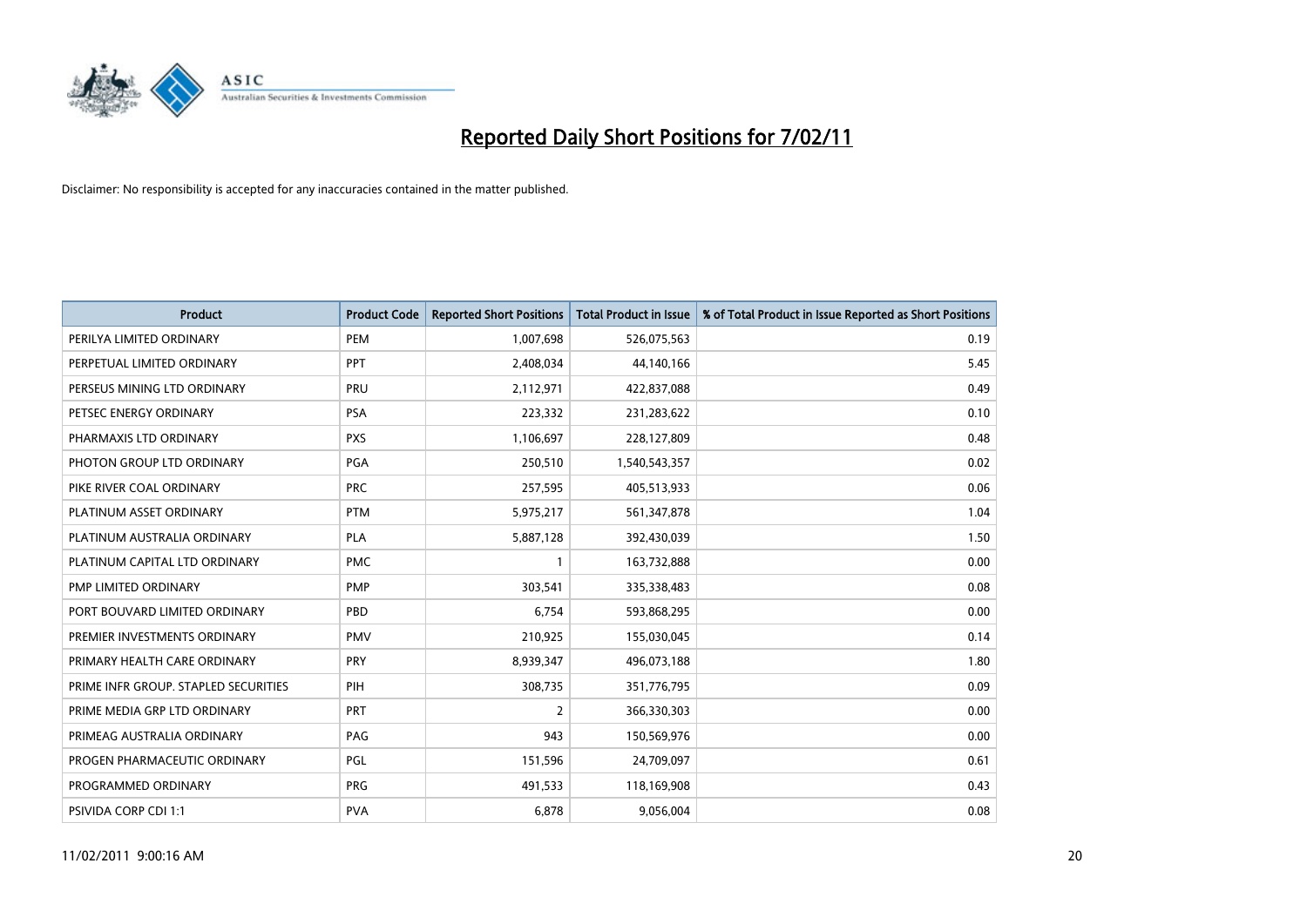

| Product                             | <b>Product Code</b> | <b>Reported Short Positions</b> | <b>Total Product in Issue</b> | % of Total Product in Issue Reported as Short Positions |
|-------------------------------------|---------------------|---------------------------------|-------------------------------|---------------------------------------------------------|
| <b>QANTAS AIRWAYS ORDINARY</b>      | QAN                 | 22,563,639                      | 2,265,123,620                 | 1.00                                                    |
| <b>QBE INSURANCE GROUP ORDINARY</b> | <b>OBE</b>          | 23,156,752                      | 1,051,731,456                 | 2.19                                                    |
| OR NATIONAL LIMITED ORDINARY        | <b>ORN</b>          | 18,840,554                      | 2,440,000,000                 | 0.77                                                    |
| QUICKSTEP HOLDINGS ORDINARY         | OHL                 | 2,900                           | 253,562,870                   | 0.00                                                    |
| RAMELIUS RESOURCES ORDINARY         | <b>RMS</b>          | 40,098                          | 291,208,795                   | 0.01                                                    |
| RAMSAY HEALTH CARE ORDINARY         | <b>RHC</b>          | 1,481,098                       | 202,081,252                   | 0.72                                                    |
| RANGE RESOURCES LTD ORDINARY        | <b>RRS</b>          | 1,250,000                       | 1,260,169,059                 | 0.10                                                    |
| <b>RCR TOMLINSON ORDINARY</b>       | <b>RCR</b>          | 68,067                          | 131,892,672                   | 0.05                                                    |
| <b>REA GROUP ORDINARY</b>           | <b>REA</b>          | 15,471                          | 129,691,280                   | 0.00                                                    |
| <b>RECKON LIMITED ORDINARY</b>      | <b>RKN</b>          | 1,982                           | 133,384,060                   | 0.00                                                    |
| <b>RED FORK ENERGY ORDINARY</b>     | <b>RFE</b>          | 7,813                           | 139,535,000                   | 0.01                                                    |
| REDFLEX HOLDINGS ORDINARY           | <b>RDF</b>          | 858                             | 110,345,599                   | 0.00                                                    |
| REED RESOURCES LTD ORDINARY         | <b>RDR</b>          | 270,185                         | 193,271,768                   | 0.14                                                    |
| <b>REGIONAL EXPRESS ORDINARY</b>    | <b>REX</b>          | 2,476                           | 121,254,902                   | 0.00                                                    |
| <b>REGIS RESOURCES ORDINARY</b>     | <b>RRL</b>          | 2,592,427                       | 430,750,415                   | 0.62                                                    |
| RESMED INC CDI 10:1                 | <b>RMD</b>          | 8,981,756                       | 1,516,163,980                 | 0.59                                                    |
| <b>RESOLUTE MINING ORDINARY</b>     | <b>RSG</b>          | 4,996,652                       | 466,525,930                   | 1.07                                                    |
| RESOURCE AND INVEST. ORDINARY       | <b>RNI</b>          | 13,400                          | 119,779,308                   | 0.01                                                    |
| RESOURCE GENERATION ORDINARY        | <b>RES</b>          | 226,811                         | 243,900,530                   | 0.09                                                    |
| RETAIL FOOD GROUP ORDINARY          | <b>RFG</b>          | 3,108                           | 107,301,926                   | 0.00                                                    |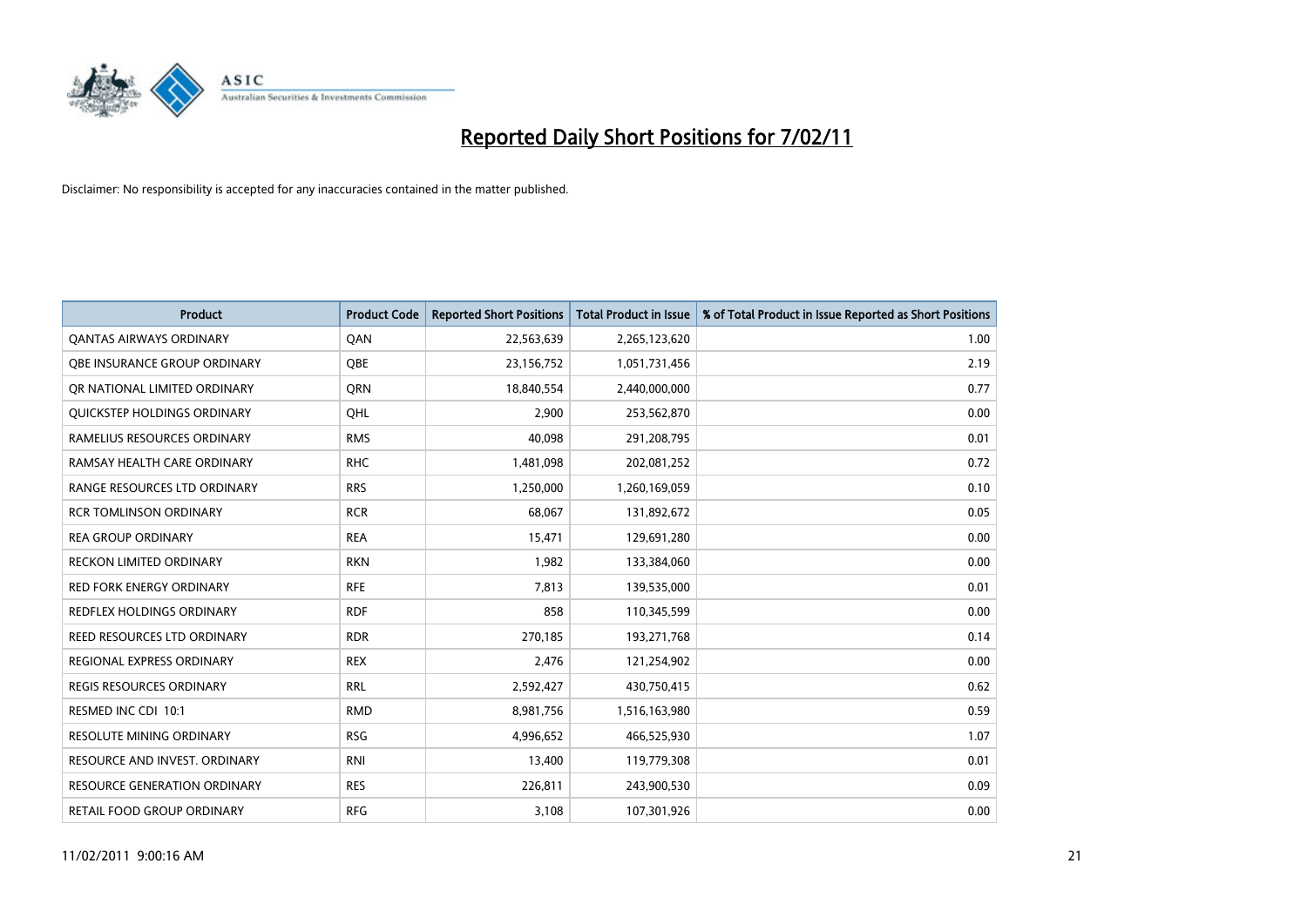

| <b>Product</b>                     | <b>Product Code</b> | <b>Reported Short Positions</b> | Total Product in Issue | % of Total Product in Issue Reported as Short Positions |
|------------------------------------|---------------------|---------------------------------|------------------------|---------------------------------------------------------|
| REVERSE CORP LIMITED ORDINARY      | <b>REF</b>          | 25,141                          | 92,382,175             | 0.03                                                    |
| REX MINERALS LIMITED ORDINARY      | <b>RXM</b>          | 79,783                          | 150,317,460            | 0.05                                                    |
| RHG LIMITED ORDINARY               | <b>RHG</b>          | 63,859                          | 318,745,978            | 0.01                                                    |
| <b>RIDLEY CORPORATION ORDINARY</b> | <b>RIC</b>          | 54,343                          | 307,817,071            | 0.02                                                    |
| RIO TINTO LIMITED ORDINARY         | <b>RIO</b>          | 15,717,234                      | 435,758,720            | 3.61                                                    |
| <b>RIVERCITY MOTORWAY STAPLED</b>  | <b>RCY</b>          | 132,000                         | 957,010,115            | 0.01                                                    |
| RIVERSDALE MINING ORDINARY         | <b>RIV</b>          | 1,300,168                       | 236,696,188            | 0.55                                                    |
| ROC OIL COMPANY ORDINARY           | <b>ROC</b>          | 6,987,803                       | 713,154,560            | 0.98                                                    |
| RURALCO HOLDINGS ORDINARY          | <b>RHL</b>          | 30,412                          | 55,019,284             | 0.06                                                    |
| SAI GLOBAL LIMITED ORDINARY        | SAI                 | 148,489                         | 197,910,346            | 0.06                                                    |
| SALMAT LIMITED ORDINARY            | <b>SLM</b>          | 103,309                         | 159,749,049            | 0.06                                                    |
| SAMSON OIL & GAS LTD ORDINARY      | <b>SSN</b>          | 701,621                         | 1,677,887,894          | 0.04                                                    |
| SANDFIRE RESOURCES ORDINARY        | <b>SFR</b>          | 129,212                         | 148,259,969            | 0.09                                                    |
| SANTOS LTD ORDINARY                | <b>STO</b>          | 3,437,932                       | 874,204,299            | 0.36                                                    |
| SARACEN MINERAL ORDINARY           | SAR                 | 318,327                         | 492,151,415            | 0.05                                                    |
| SEDGMAN LIMITED ORDINARY           | <b>SDM</b>          | 320,275                         | 207,997,898            | 0.15                                                    |
| SEEK LIMITED ORDINARY              | <b>SEK</b>          | 3,053,465                       | 336,584,488            | 0.91                                                    |
| SENETAS CORPORATION ORDINARY       | <b>SEN</b>          | 756,999                         | 463,105,195            | 0.16                                                    |
| SERVCORP LIMITED ORDINARY          | SRV                 | 118,687                         | 98,440,807             | 0.12                                                    |
| SERVICE STREAM ORDINARY            | <b>SSM</b>          | 344.663                         | 283,418,867            | 0.12                                                    |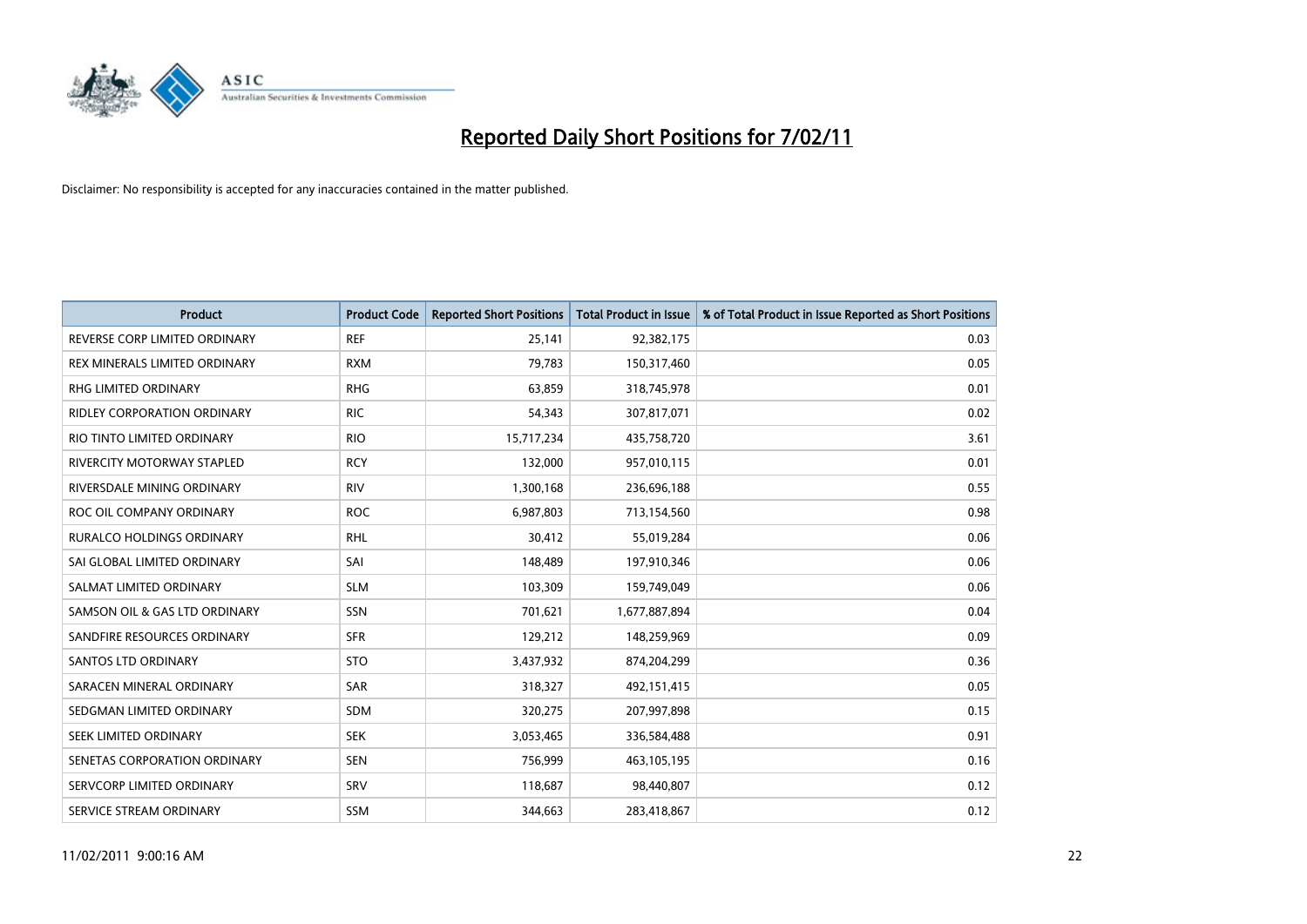

| <b>Product</b>                           | <b>Product Code</b> | <b>Reported Short Positions</b> | <b>Total Product in Issue</b> | % of Total Product in Issue Reported as Short Positions |
|------------------------------------------|---------------------|---------------------------------|-------------------------------|---------------------------------------------------------|
| SEVEN GROUP HOLDINGS ORDINARY            | <b>SVW</b>          | 193,442                         | 305,410,281                   | 0.06                                                    |
| SIGMA PHARMACEUTICAL ORDINARY            | <b>SIP</b>          | 12,949,093                      | 1,178,626,572                 | 1.11                                                    |
| SILEX SYSTEMS ORDINARY                   | <b>SLX</b>          | 245,628                         | 166,136,391                   | 0.14                                                    |
| SILVER LAKE RESOURCE ORDINARY            | <b>SLR</b>          | 442,025                         | 178,882,838                   | 0.25                                                    |
| SIMS METAL MGMT LTD ORDINARY             | SGM                 | 3,395,313                       | 204,921,757                   | 1.65                                                    |
| SINGAPORE TELECOMM. CHESS DEPOSITARY INT | SGT                 | 4,630,514                       | 318,538,714                   | 1.45                                                    |
| SKILLED GROUP LTD ORDINARY               | <b>SKE</b>          | 452,721                         | 190,738,408                   | 0.23                                                    |
| SKY CITY ENTERTAIN, ORDINARY             | <b>SKC</b>          | 2,704,791                       | 575,114,687                   | 0.47                                                    |
| SKY NETWORK ORDINARY                     | <b>SKT</b>          | 267,183                         | 389,139,785                   | 0.07                                                    |
| SMS MANAGEMENT, ORDINARY                 | <b>SMX</b>          | 191,321                         | 67,661,358                    | 0.30                                                    |
| SONIC HEALTHCARE ORDINARY                | <b>SHL</b>          | 4,868,070                       | 388,429,875                   | 1.26                                                    |
| SOUL PATTINSON (W.H) ORDINARY            | SOL                 | 30,005                          | 238,640,580                   | 0.01                                                    |
| SP AUSNET STAPLED SECURITIES             | <b>SPN</b>          | 8,633,913                       | 2,795,115,439                 | 0.30                                                    |
| SPARK INFRASTRUCTURE STAPLED NOTE & UNIT | SKI                 | 10,499,501                      | 1,326,734,264                 | 0.79                                                    |
| SPDR 200 FUND ETF UNITS                  | <b>STW</b>          | 8                               | 58,239,159                    | 0.00                                                    |
| SPECIALTY FASHION ORDINARY               | <b>SFH</b>          | 2,672,335                       | 191,411,121                   | 1.39                                                    |
| SPHERE MINERALS LTD ORDINARY             | SPH                 | 7,215                           | 171,348,151                   | 0.00                                                    |
| SPOTLESS GROUP LTD ORDINARY              | <b>SPT</b>          | 3,140,197                       | 261,070,153                   | 1.20                                                    |
| ST BARBARA LIMITED ORDINARY              | <b>SBM</b>          | 3,264,683                       | 325,615,389                   | 1.00                                                    |
| STAGING CONNECTIONS ORDINARY             | <b>STG</b>          | 2,917,189                       | 78,317,726                    | 3.72                                                    |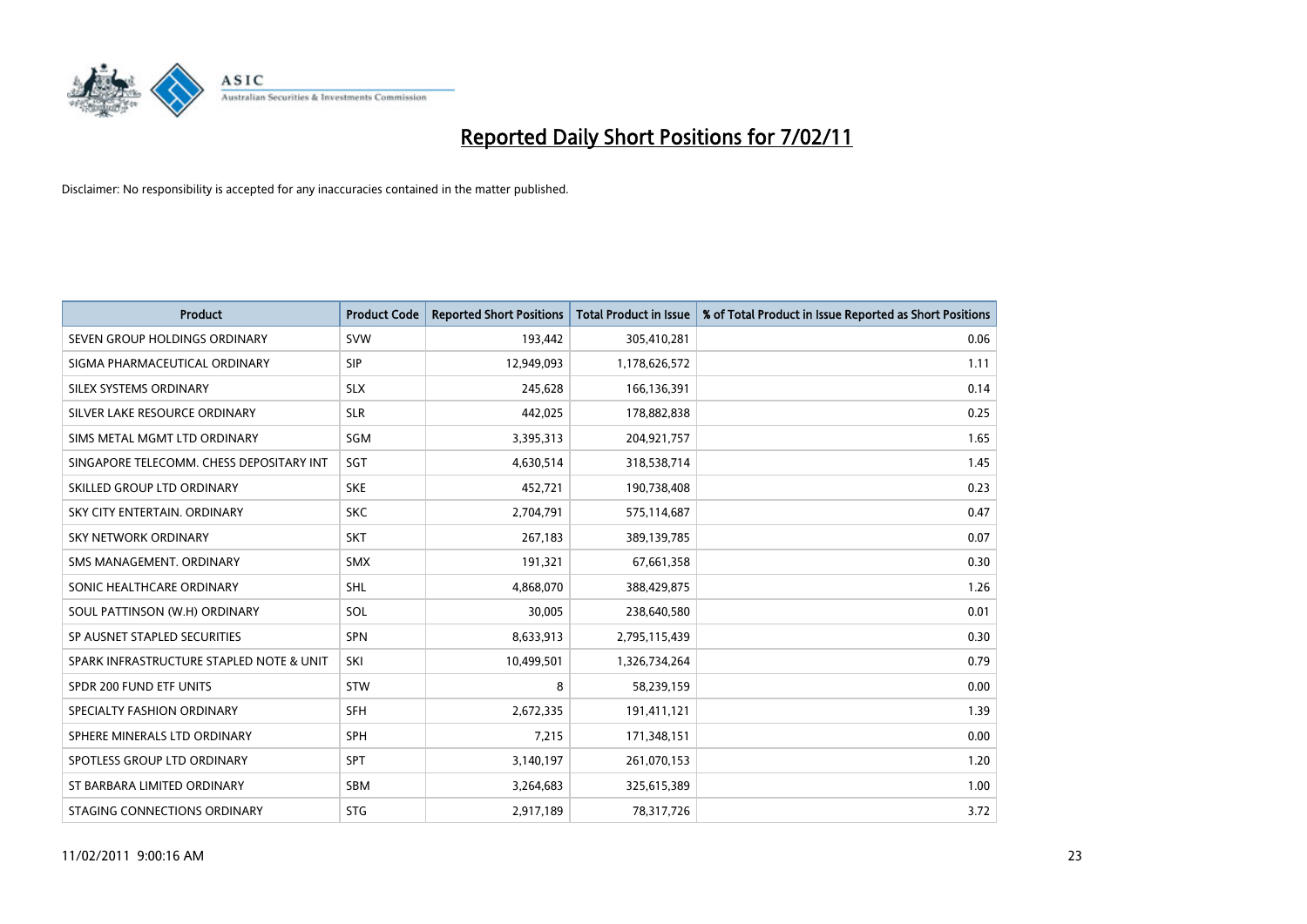

| <b>Product</b>                         | <b>Product Code</b> | <b>Reported Short Positions</b> | Total Product in Issue | % of Total Product in Issue Reported as Short Positions |
|----------------------------------------|---------------------|---------------------------------|------------------------|---------------------------------------------------------|
| STANMORE COAL LTD ORDINARY             | <b>SMR</b>          | 17,231                          | 86,750,738             | 0.02                                                    |
| STARPHARMA HOLDINGS ORDINARY           | SPL                 | 4,153                           | 242,693,268            | 0.00                                                    |
| STH AMERICAN COR LTD ORDINARY          | SAY                 | 9,200                           | 233,651,371            | 0.00                                                    |
| STH AMERICAN FERRO ORDINARY            | <b>SFZ</b>          | 1,240                           | 73,235,795             | 0.00                                                    |
| STH CRS ELECT ENGNR ORDINARY           | <b>SXE</b>          | 14,781                          | 124,178,939            | 0.01                                                    |
| STHN CROSS MEDIA ORDINARY              | <b>SXL</b>          | 725,914                         | 378,827,750            | 0.20                                                    |
| STOCKLAND UNITS/ORD STAPLED            | SGP                 | 11,187,883                      | 2,383,036,717          | 0.45                                                    |
| STRAITS METALS LTD DEFERRED SETTLEMENT | SRQ                 | 3,682,188                       | 316, 342, 835          | 1.17                                                    |
| STRAITS RESOURCES ORDINARY             | <b>SRL</b>          | 2,592,794                       | 316, 342, 834          | 0.82                                                    |
| STW COMMUNICATIONS ORDINARY            | SGN                 | 290,025                         | 364,310,964            | 0.07                                                    |
| SUNCORP GROUP LTD ORDINARY             | <b>SUN</b>          | 4,695,147                       | 1,281,390,524          | 0.35                                                    |
| SUNDANCE ENERGY ORDINARY               | <b>SEA</b>          | 39,152                          | 276,709,585            | 0.01                                                    |
| SUNDANCE RESOURCES ORDINARY            | <b>SDL</b>          | 15,450,789                      | 2,711,984,168          | 0.57                                                    |
| SUNLAND GROUP LTD ORDINARY             | <b>SDG</b>          | 64,967                          | 226,093,183            | 0.02                                                    |
| SUPER RET REP LTD ORDINARY             | <b>SUL</b>          | 138,330                         | 129,039,842            | 0.10                                                    |
| SWICK MINING ORDINARY                  | <b>SWK</b>          | 272,932                         | 236,724,970            | 0.11                                                    |
| SYMEX HOLDINGS ORDINARY                | <b>SYM</b>          | 6,633                           | 125,037,628            | 0.01                                                    |
| <b>TABCORP HOLDINGS LTD ORDINARY</b>   | <b>TAH</b>          | 1,217,154                       | 684,918,140            | 0.16                                                    |
| <b>TALENT2 INTERNATION ORDINARY</b>    | <b>TWO</b>          | $\overline{7}$                  | 141,702,125            | 0.00                                                    |
| <b>TALISMAN MINING ORDINARY</b>        | <b>TLM</b>          | 2,697                           | 130,438,627            | 0.00                                                    |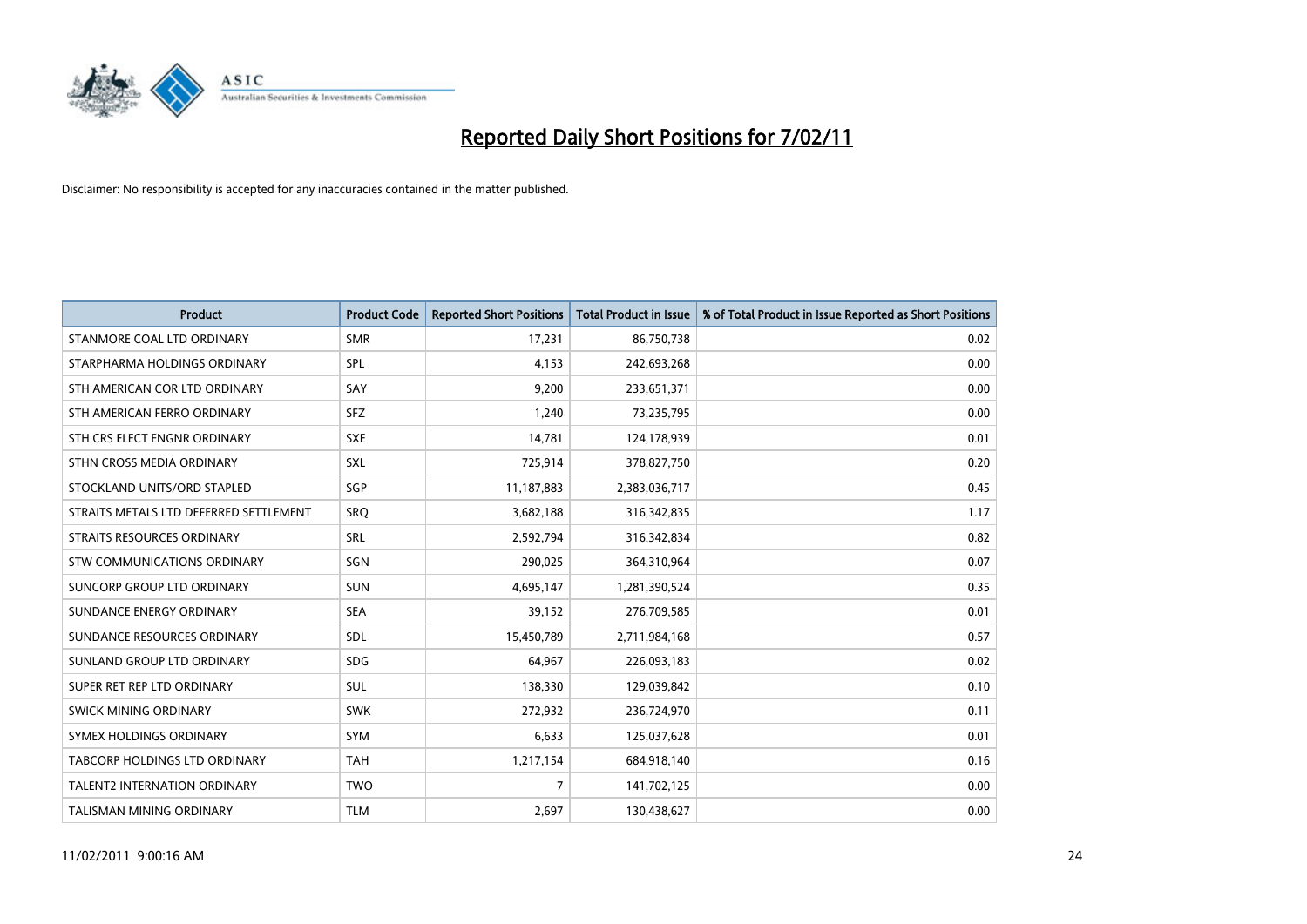

| <b>Product</b>                   | <b>Product Code</b> | <b>Reported Short Positions</b> | Total Product in Issue | % of Total Product in Issue Reported as Short Positions |
|----------------------------------|---------------------|---------------------------------|------------------------|---------------------------------------------------------|
| TAP OIL LIMITED ORDINARY         | <b>TAP</b>          | 1,242,707                       | 240,967,311            | 0.52                                                    |
| TASSAL GROUP LIMITED ORDINARY    | <b>TGR</b>          | 31,426                          | 146,304,404            | 0.01                                                    |
| <b>TATTS GROUP LTD ORDINARY</b>  | <b>TTS</b>          | 17,091,432                      | 1,300,888,465          | 1.30                                                    |
| TELECOM CORPORATION ORDINARY     | <b>TEL</b>          | 18,634,251                      | 1,924,622,088          | 0.96                                                    |
| TELSTRA CORPORATION, ORDINARY    | <b>TLS</b>          | 28,800,713                      | 12,443,074,357         | 0.22                                                    |
| TEN NETWORK HOLDINGS ORDINARY    | <b>TEN</b>          | 14,375,287                      | 1,045,236,720          | 1.39                                                    |
| TERANGA GOLD CORP CDI 1:1        | <b>TGZ</b>          | 263,696                         | 156,154,864            | 0.17                                                    |
| TERRAMIN AUSTRALIA, ORDINARY     | <b>TZN</b>          | 218,451                         | 167,315,574            | 0.12                                                    |
| TFS CORPORATION LTD ORDINARY     | <b>TFC</b>          | 64,242                          | 228,397,097            | 0.02                                                    |
| THE REJECT SHOP ORDINARY         | <b>TRS</b>          | 358,557                         | 26,033,570             | 1.38                                                    |
| THOR MINING PLC CHESS DEPOSITARY | <b>THR</b>          | 2,307                           | 240,235,256            | 0.00                                                    |
| THORN GROUP LIMITED ORDINARY     | <b>TGA</b>          | 25,017                          | 129,858,924            | 0.02                                                    |
| <b>TIGER RESOURCES ORDINARY</b>  | <b>TGS</b>          | 163,189                         | 597,373,151            | 0.03                                                    |
| TIMBERCORP LIMITED ORDINARY      | <b>TIM</b>          | 90.074                          | 352,071,429            | 0.02                                                    |
| <b>TISHMAN SPEYER UNITS</b>      | <b>TSO</b>          | 74,775                          | 338,440,904            | 0.02                                                    |
| TNG LIMITED ORDINARY             | <b>TNG</b>          | 4.321                           | 258,055,076            | 0.00                                                    |
| TOLL HOLDINGS LTD ORDINARY       | <b>TOL</b>          | 17,297,854                      | 706,577,616            | 2.43                                                    |
| TORO ENERGY LIMITED ORDINARY     | <b>TOE</b>          | 35,404                          | 964,936,676            | 0.00                                                    |
| <b>TOWER AUSTRALIA ORDINARY</b>  | <b>TAL</b>          | 523,089                         | 419,652,394            | 0.12                                                    |
| TOWER LIMITED ORDINARY           | <b>TWR</b>          | 690,119                         | 263,603,448            | 0.26                                                    |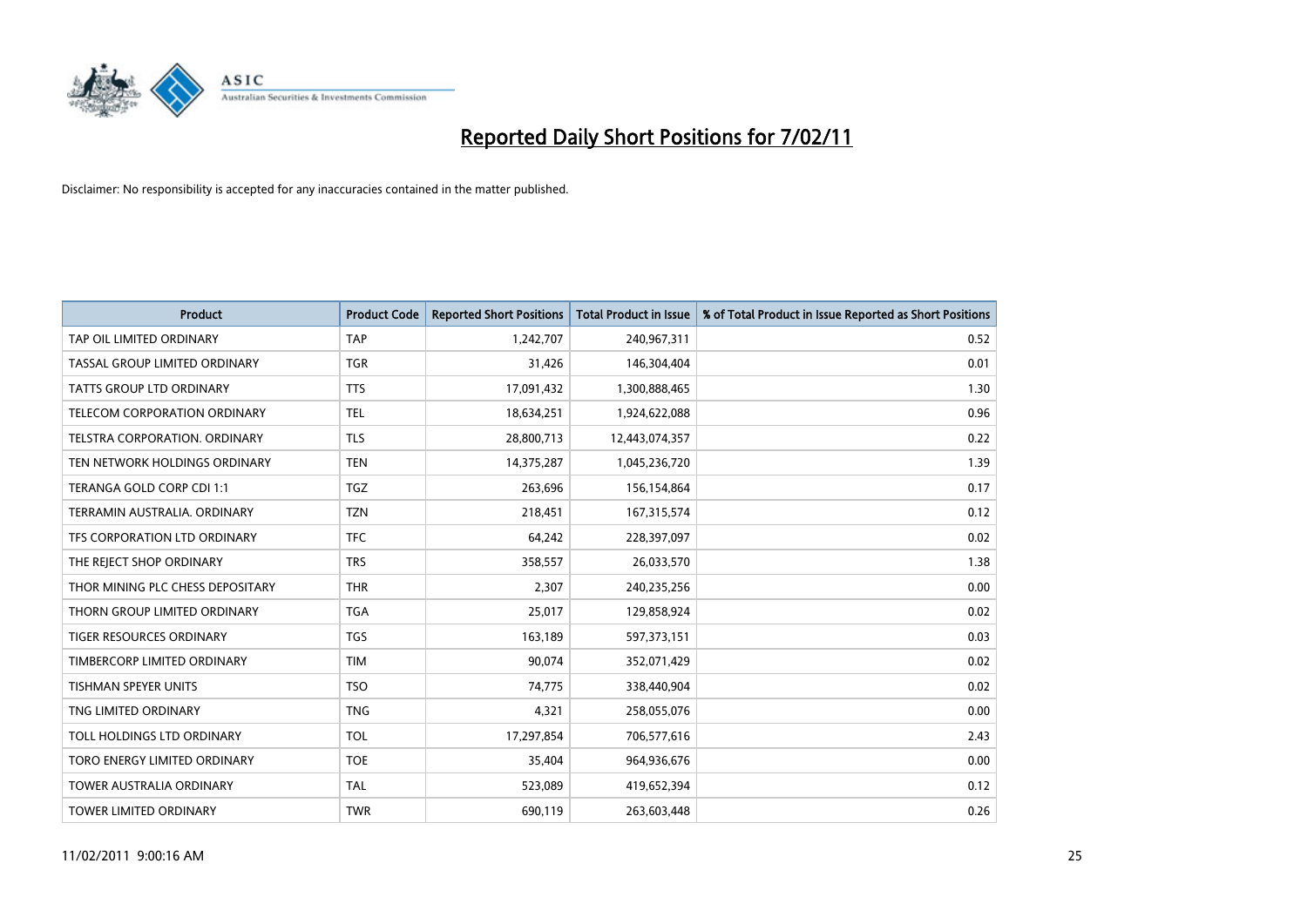

| <b>Product</b>                            | <b>Product Code</b> | <b>Reported Short Positions</b> | <b>Total Product in Issue</b> | % of Total Product in Issue Reported as Short Positions |
|-------------------------------------------|---------------------|---------------------------------|-------------------------------|---------------------------------------------------------|
| TOX FREE SOLUTIONS ORDINARY               | <b>TOX</b>          | 72,792                          | 91,855,500                    | 0.08                                                    |
| TPG TELECOM LIMITED ORDINARY              | <b>TPM</b>          | 3,667,471                       | 775,522,421                   | 0.46                                                    |
| TRANSFIELD SERV INFR STAPLED SECURITIES   | <b>TSI</b>          | 300,402                         | 434,862,971                   | 0.07                                                    |
| <b>TRANSFIELD SERVICES ORDINARY</b>       | <b>TSE</b>          | 1,028,786                       | 549,715,957                   | 0.19                                                    |
| TRANSPACIFIC INDUST, ORDINARY             | <b>TPI</b>          | 19,430,939                      | 960,638,735                   | 2.03                                                    |
| TRANSURBAN GROUP TRIPLE STAPLED SEC.      | <b>TCL</b>          | 1,772,386                       | 1,441,290,633                 | 0.12                                                    |
| TRINITY GROUP STAPLED SECURITIES          | <b>TCO</b>          | 3,419                           | 231,701,539                   | 0.00                                                    |
| TROY RESOURCES NL ORDINARY                | <b>TRY</b>          | 32,884                          | 87,494,823                    | 0.03                                                    |
| UGL LIMITED ORDINARY                      | UGL                 | 6,097,557                       | 166,028,705                   | 3.63                                                    |
| UNILIFE CORPORATION CDI US PROHIBITED     | <b>UNS</b>          | 261,388                         | 272,744,111                   | 0.08                                                    |
| UXC LIMITED ORDINARY                      | <b>UXC</b>          | 506,135                         | 305,789,718                   | 0.16                                                    |
| VALAD PROPERTY GROUP STAPLED US PROHIBIT. | <b>VPG</b>          | 4,050,098                       | 115,108,116                   | 3.50                                                    |
| <b>VDM GROUP LIMITED ORDINARY</b>         | <b>VMG</b>          | 717,116                         | 193,127,749                   | 0.38                                                    |
| <b>VENTURE MINERALS ORDINARY</b>          | <b>VMS</b>          | 47,732                          | 220,943,592                   | 0.02                                                    |
| VIRGIN BLUE HOLDINGS ORDINARY             | <b>VBA</b>          | 21,519,942                      | 2,210,197,600                 | 0.96                                                    |
| <b>VISION GROUP HLDGS ORDINARY</b>        | <b>VGH</b>          | 78,000                          | 73,583,806                    | 0.11                                                    |
| VITA GROUP LTD ORDINARY                   | <b>VTG</b>          | 75,190                          | 142,499,800                   | 0.05                                                    |
| VITERRA INC CDI 1:1                       | <b>VTA</b>          | 3,828                           | 68,629,939                    | 0.01                                                    |
| <b>WAREHOUSE GROUP ORDINARY</b>           | <b>WHS</b>          | 37,636                          | 311,195,868                   | 0.01                                                    |
| <b>WATPAC LIMITED ORDINARY</b>            | <b>WTP</b>          | 278,041                         | 183,341,382                   | 0.14                                                    |